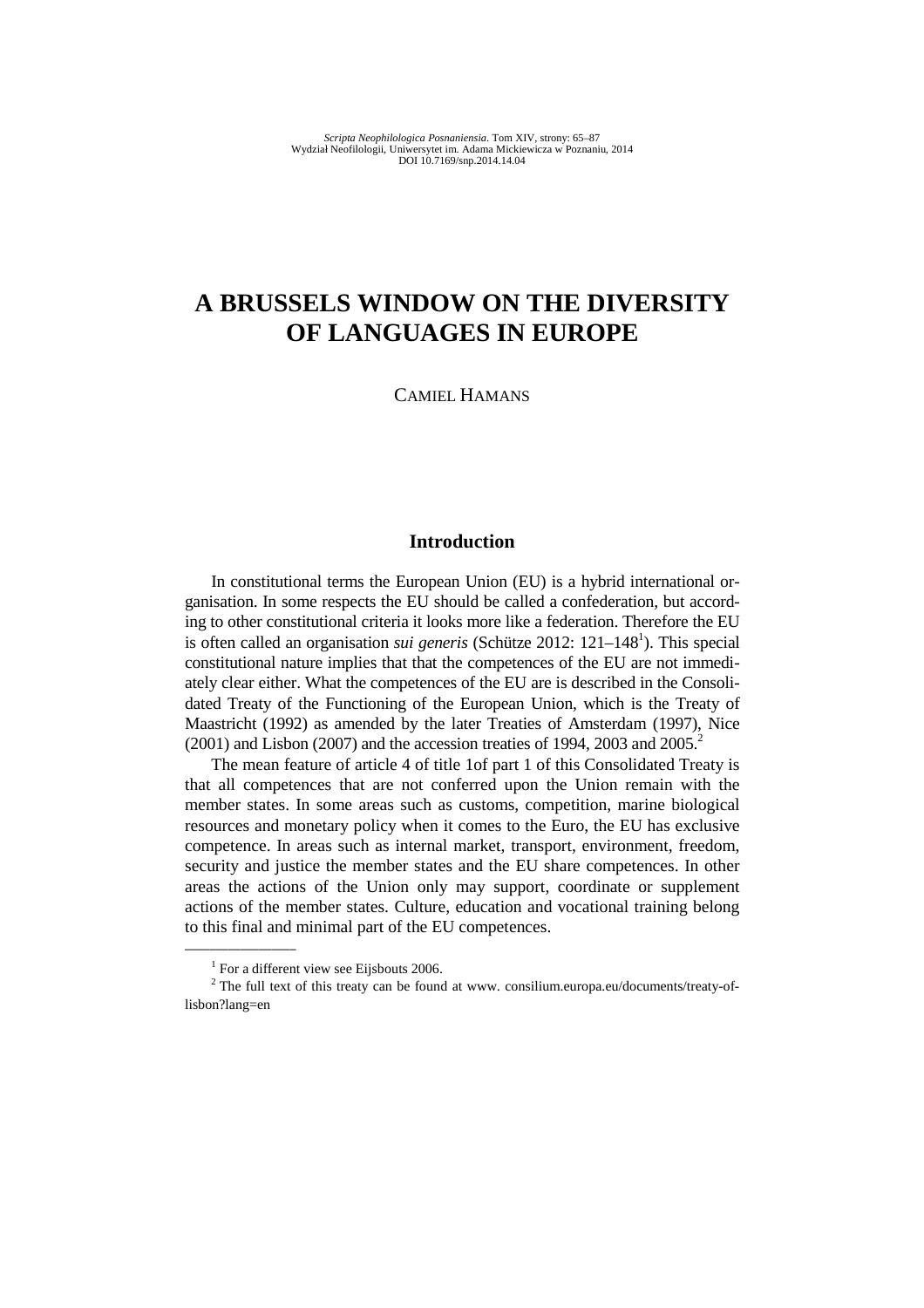This implies that there is not a common European language policy. There are national language policies in certain European countries, some of them member states of the EU and others not. In so far as the EU is engaged in language policy this policy must be complementary to the policy of the member states. Therefore the main activities of the EU with respect to languages had to do with second or foreign language learning.

Recently the EU became more active in the area of languages and language policy. This is because the Charter of Fundamental Rights of the EU, adopted in 2000, is included in the Treaty of Lisbon. Consequently the Charter now has become legally binding. Article 22 of this Charter places an obligation on the Union to respect linguistic diversity and prohibits discrimination on grounds of language according to article  $21<sup>3</sup>$ .

However, it is not the EU that is most active in the area of language policy. The Council of Europe is the institution which seriously monitors the diversity of languages in Europe and especially the situation of regional and minority languages.

Since the difference between these two institutions and their competences is not very well known a short overview of the history of the European cooperation and integration may be useful. The history explains why there are two different institutions and also makes clear what the different areas are in which the two institutions have a certain competence.

## **Brussels Window**

#### **Very short history of the European cooperation and integration**

19 September 1946 the former prime minister of the UK, sir Winston Churchill, addressed the students and the staff of the University of Zürich (Switzerland) $<sup>4</sup>$ . In this speech Sir Winston spoke about 'the tragedy of Europe' and</sup> give his opinion about the future of Europe: "We must all turn our backs upon the horrors of the past. We must look to the future. (...) We must build a kind of United States of Europe (...) The first step in the re-creation of the European Family must be a partnership between France and German. (...) And the first practical step would be to form a Council of Europe." Actually Sir Winston Churchill suggested to build a European Federation – without the UK, since the UK was part of its own British Commonwealth of Nations – according to the model of the Swiss Federation. His ideas were in line with the pre-Second World

 $3$  For a recent overview of the language policy of the EU see the Fact Sheets on the European Union, Sectoral Policies 5.13.6.

<sup>&</sup>lt;sup>4</sup> For the ful text see: w w.europarl.europa.eu/brussels/website/media/Basis/Geschichte/bis 1950/Pdf/Churchill\_Rede\_Zuerich.pdf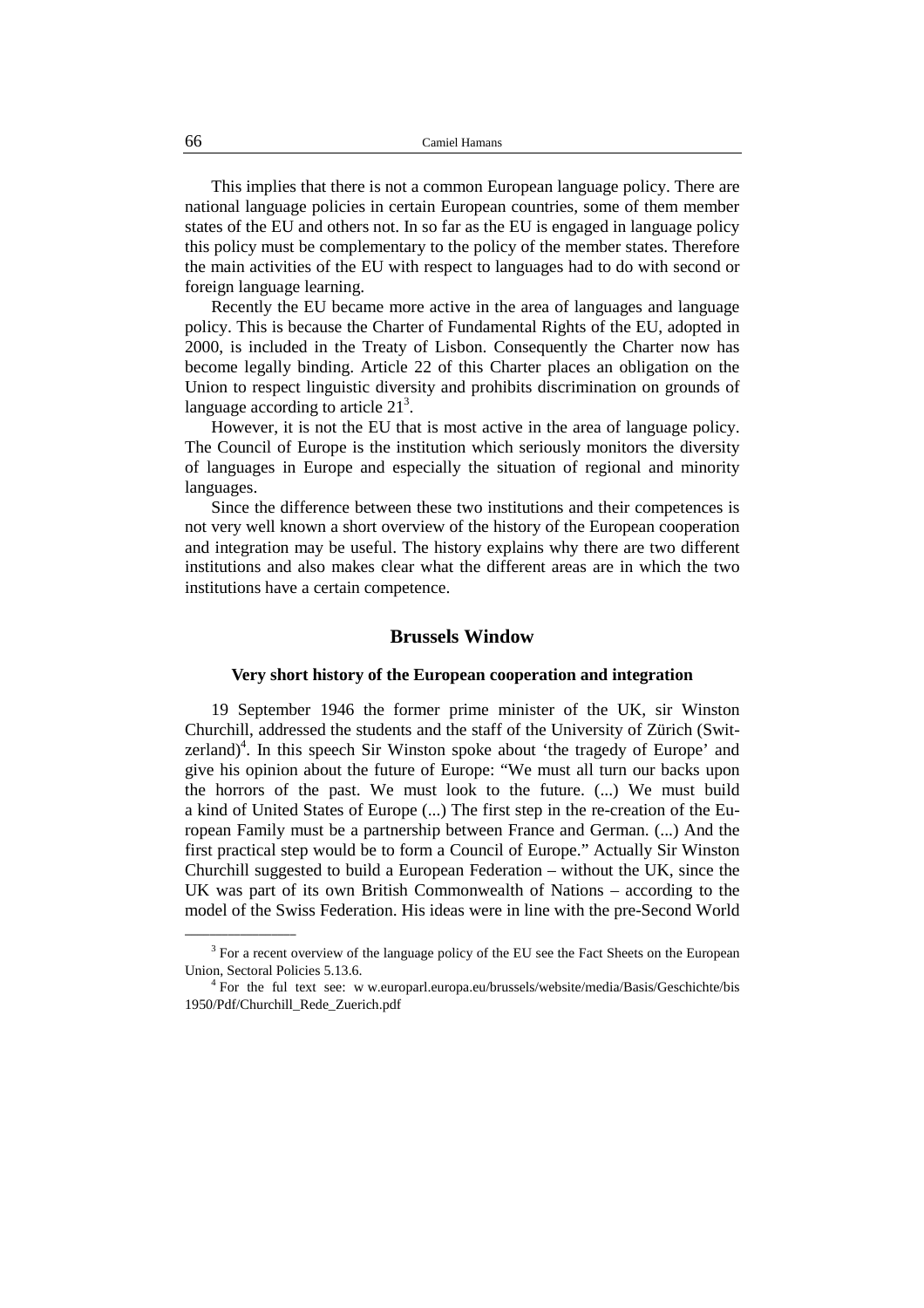War idealistic pan-Europe movement lead by the Hungarian diplomat Count Coudenhove-Kalergi.

Churchill's appeal was followed by a huge conference under his own presidency in The Hague in 1948, attended by more than 1000 participants from more than twenty countries, which resulted in the foundation of the Council of Europe by the Treaty of London (1949).The first achievement of this Strasbourg based international organisation was the European Convention on Human Rights, adopted in 1950. According to the Convention a European Court of Human Rights was established in Strasbourg in 1959.

These first steps have determined the route the Council followed. Nowadays, with 47 member states, the Council of Europe is mainly active in the areas of democracy, human rights and state of law. Among the member states one finds all the members of the EU but also Russia, Georgia, Ukraine, Liechtenstein, Iceland and Vatican<sup>5</sup>.

Whereas the initiative of Sir Winston Churchill and its elaboration may be seen as more or less following the idealistic path sketched by the pan-European movement from the interwar period, a more practical and often called more functional path was chosen by the French diplomat and federalist Jean Monnet and his compatriot the minister of foreign affairs and former prime minister Robert Schuman<sup>6</sup>.

In his famous address to the French Assemblée nationale on 9 May 1950 – the so called Schuman declaration – Schuman suggested a policy of small steps. His aim was to achieve permanent peace in Europe via economic means. In the past France and Germany started several wars because each of them aimed at economic and thus political supremacy in Europe. The idea of Schuman was to combine and integrate economies of both, and hopefully more European countries, as to prevent future wars. The hope was that an integration of national economies would lead to future social and political cooperation and integration. The first step was to put the French, German and possibly other countries' coalmines and steelworks under a common High Authority, which was a completely new idea of supranational cooperation instead of an intergovernmental<sup>7</sup>. The Schuman declaration was welcomed in many European countries and lead in 1951 to the Treaty of Paris, which initiated the founding of the European Coal

\_\_\_\_\_\_\_\_\_\_\_\_\_\_\_\_\_\_

<sup>&</sup>lt;sup>5</sup> For more information about the Council of Europe-Conseil de l'Europe and its history see: www.coe.int. Also: Van Meurs a.o (2013: 30–43).

<sup>&</sup>lt;sup>6</sup> Robert Schuman was the best person to suggest German-French cooperation, since he coming from Lorraine fought as an officer in the German army during World War I and as a French officer during World War II (Teasdale & Bainbridge 2012<sup>4</sup>: 719–721).

<sup>&</sup>lt;sup>7</sup> See for more details about the Schuman plan and the creation of the European Coal and Steel Community (ECSC) Van Meurs a.o. (2013: 42–48).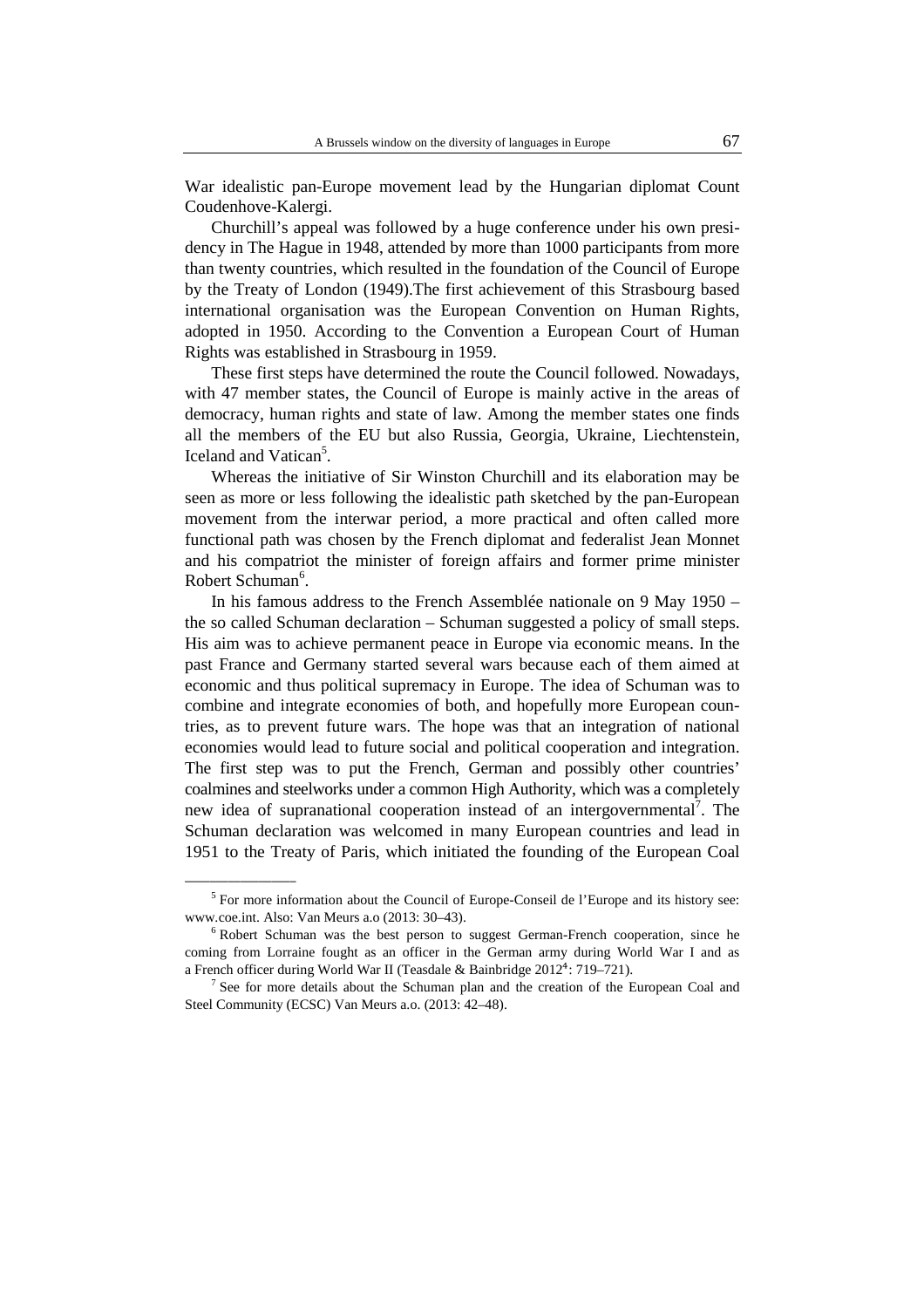and Steel Community, ECSC, based in Luxembourg. Six European countries took part in this first supranational organisation: France, Germany, Italy and the Benelux, Belgium, Netherlands and Luxembourg.

From a language political point of view it is remarkable that the Treaty was drawn up in French only, although French was not a national language in three of the participating countries. However, French was still the language of diplomacy in those days, at least in Western Europe.

The history of the European cooperation and integration does not stop here. The Treaty of Paris was followed by the better known Treaty of Rome (1957), which was the start of the European Economic Community, EEC, the predecessor of the EU. The four different language versions – French, German, Italian and Dutch – of this treaty are all seen as authentic. In 1992 the Treaty of Maastricht was signed, in which for the first time an article on European Culture was included in which respect for national and regional diversity is expressed, article 151<sup>8</sup>. As already said in the Treaty of Lisbon, signed in 2007 and entered into force on 1 December 2009, the Charter of Fundamental Rights is included whereby the Charter became legally binding. This Charter, which is not the same as the Charter for Regional and Minority Languages, which is a treaty of the Council of Europe that was signed in 1992, stipulates the respect of the EU for culture, religious and linguistic diversity in the Union.

#### **Working languages**

As seen already, the Treaty of Rome was drawn up in four languages, the national languages of the six constituent member states. This was a matter of principle, since the EU accepts all national languages as official languages of the Union: "The European Commission<sup>9</sup> maintains the policy that all EU citizens have the right to access all EU documents in the official language of the Commission, and should be able to write to the Commission and receive a response in their own language."<sup>10</sup> The European Parliament holds a similar point of view: "In the European Parliament, all official languages are equally important: all parliamentary documents are published in all the official languages of the European Union (EU) and all Members of the European Parlia-

\_\_\_\_\_\_\_\_\_\_\_\_\_\_\_\_\_\_

<sup>8</sup> European Parliament Fact Sheet 2004. 4.17.0.

<sup>&</sup>lt;sup>9</sup> The three most important EU institutions are; The European Commission, the European Parliament and the European Council, which is where the European leaders of government meet and take their decisions. The European Council should not be confused with the Council of Europe, described before. The Council of Europe is an independent institution.

 $^{10}$  ec.europa.eu/languages/policy/language-policy/official\_languages\_en.htm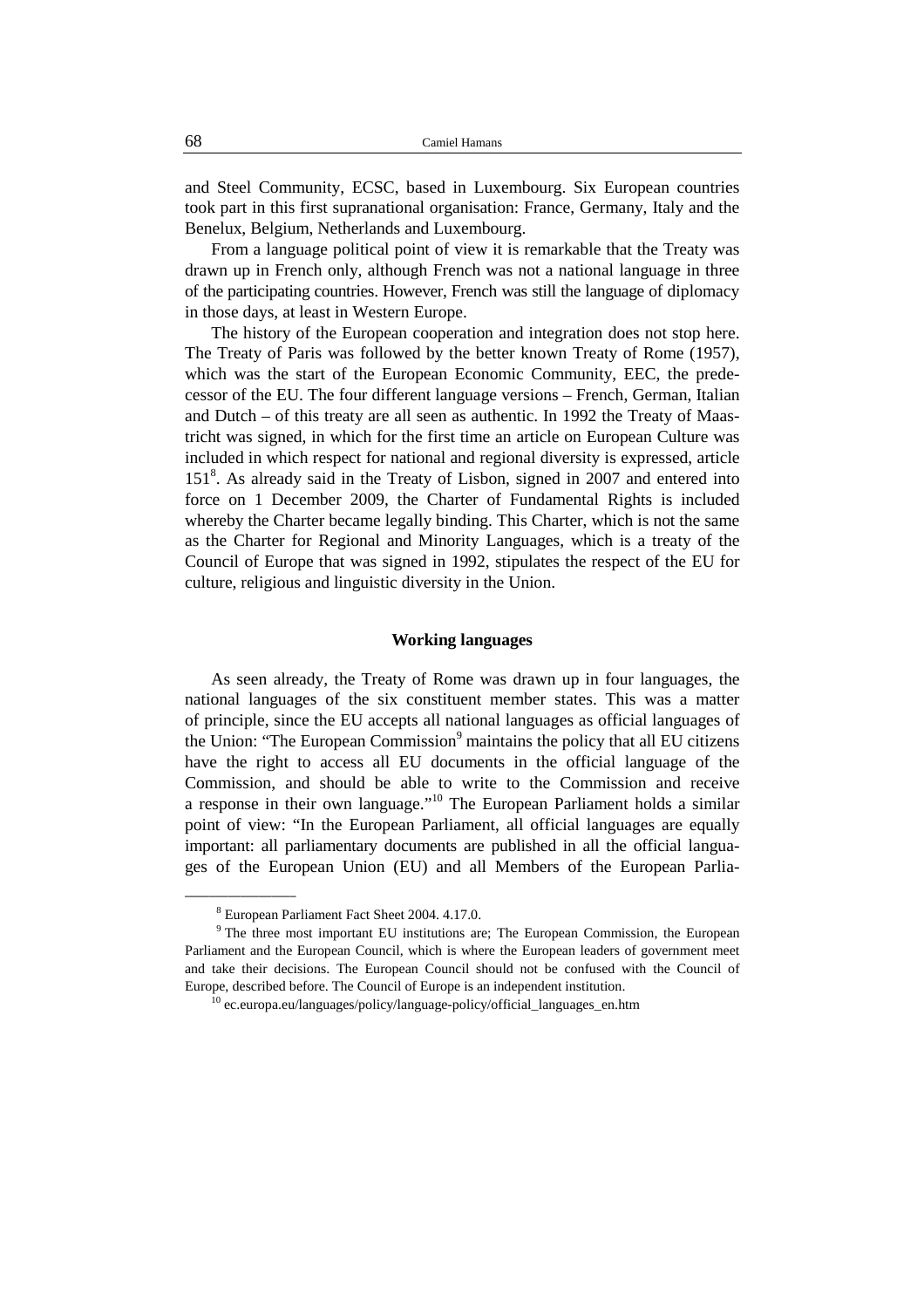ment (MEP) have the right to speak in the official language of their choice. It also ensures everyone is able to follow and access the Parliament's work."<sup>11</sup> However, the most important, democratic reason to accept all national languages as official languages of the EU is that all citizens of the EU, whether they speak foreign languages or not, have the right to run for Parliament, or even the Commission: "The European Parliament differs from the other EU institutions in its obligation to ensure the highest possible degree of multilingualism. Every European citizen has the right to stand for election to the European Parliament. It would be unreasonable to require MEPs to have a perfect command of one of the more frequently used languages, such as French or English. The right of each Member to read and write parliamentary documents, follow debates and speak in his or her own language is expressly recognised in Parliament's Rules of Procedure."<sup>12</sup> Being a representative of the people – a MEP or in full a Member of the European Parliament – is a function different from other jobs. Whereas one may set requirements for the fulfilment of a normal job, it is the democratic right of all citizens, whether they may have an education or not, to stand for election. Therefore MEPS cannot be required to have command of foreign languages.

This means that the EU has to make considerable cost for translation and interpretation. Today there are 24 official languages and 28 member states. The total costs for translation and interpretation amounts to more or less  $\epsilon$  1.250 billion per year, which is less than 1% percent of the total yearly budget and which is around  $\epsilon$  2,– per European citizen per year<sup>13</sup>.

Two languages, that are official languages of countries of the EU, are not yet represented among the 24 official languages. The first one is Luxembourgish, the other one Turkish. Luxembourg now has three official languages. Luxembourgish is the everyday spoken language in Luxembourg, whereas French and German are merely administrative languages, although almost everybody in Luxembourg or at least a majority of the inhabitants has also a good command of these languages. However, till 1984 the government of Luxembourg never recognised Luxembourgish as one of the official national languages. Till that time only French and German were considered to be the official languages. So when Luxembourg signed the first European integrationist treaties there was no need neither a wish to include Luxembourgish. Later on the Luxembourg government never applied for recognition of the then most widely spoken official language of its country.

 $\overline{\phantom{a}}$  , where  $\overline{\phantom{a}}$ 

<sup>&</sup>lt;sup>11</sup> Fact Sheet on the European Union/Language Policy.

 $12$  Multilingualism in the European Parliament.

<sup>13</sup> ec.europa.eu/dgd/translation/faq/indez\_en.htm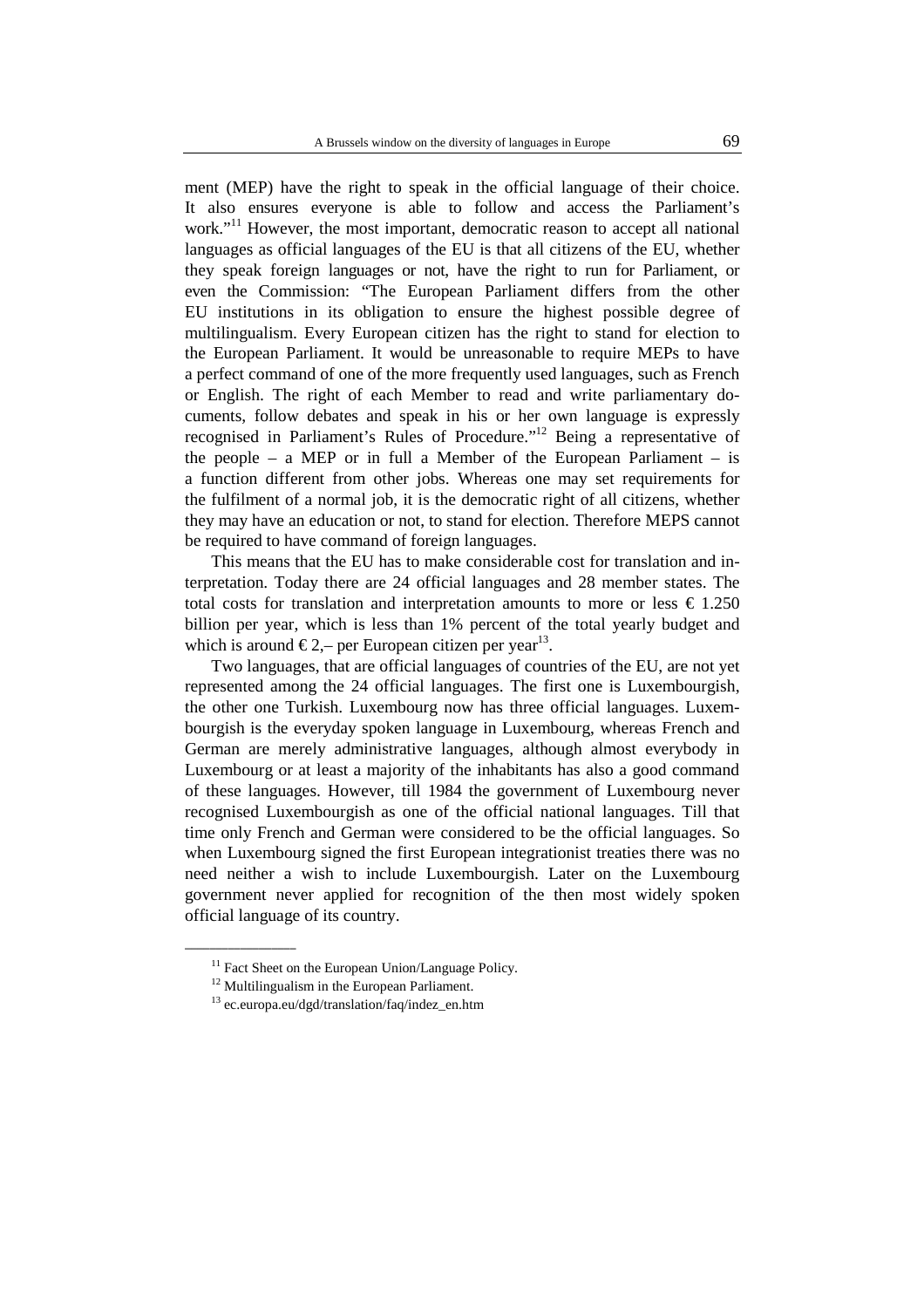Turkish is a different case. Turkish is not only the language of Turkey but also the official language of the inhabitants of Northern Cyprus, officially part of the EU, but actually out of the scope of the EU. That is why there is no need to accept Turkish as one of the working languages of the European institutions, as long as the inhabitants of Northern Cyprus are not able to elect representatives for the European Parliament.

#### **Co-official languages**

However, there is even a more serious language problem within the European institutions and the European Union. Quite a few European citizens speak regional or minority languages; most of the time these speakers are bilingual and speak also one of the national languages of the EU. Since the EU only accepts the official national languages, it cannot accept these regional and minority languages as official languages of the Union as long as the national member states do not recognise these languages as official national languages.

The term minority language may be misleading. Some of the regional and minority languages are spoken by millions and millions of people. There are for instance more than 9 million native speakers of Catalan, whereas Hungarian is spoken by 14 million speakers, of which less than 10 million people live in Hungary, Finnish by 5.5 million, Estonian by 1.1 million and Maltese by 400.00 speakers only<sup>14</sup>.

The case of Catalan, the most widely spoken regional language in Europe, has been discussed in the European Parliament a few times without much success. A request in 2005 from the Spanish socialist government to accept and to regularize the linguistic situation as it is reflected in the 1978 Spanish constitution was more successful. The Spanish constitution recognizes autonomous communities, of which some have an 'official language of their own in addition to Castilian (Spanish)<sup>15</sup>. The Bureau of the European Parliament accepted this request of the Spanish government partly and from 2006 on Basque, Catalan and Galician are given the status of co-official language, which means that citizens may address the European institutions in Basque, Catalan, or Galician and will be answered in these languages<sup>16</sup>. However, it is the Spanish government which has to provide the European offices with a translation into one of the official languages of the EU and its again the Spanish government who has to take care of the translation of the answers into the regional languages. The costs of these translations are for the Spanish government<sup>17</sup>. Interpretation from but not into

<sup>&</sup>lt;sup>14</sup> en.wikipedia.org/wiki/Languages\_of\_Europe

<sup>15</sup> Mercator bulletin 13/xii/2004.

<sup>&</sup>lt;sup>16</sup> Mercator News June/July 2006.

 $17$  European Commission (2013). Frequently asked questions on language.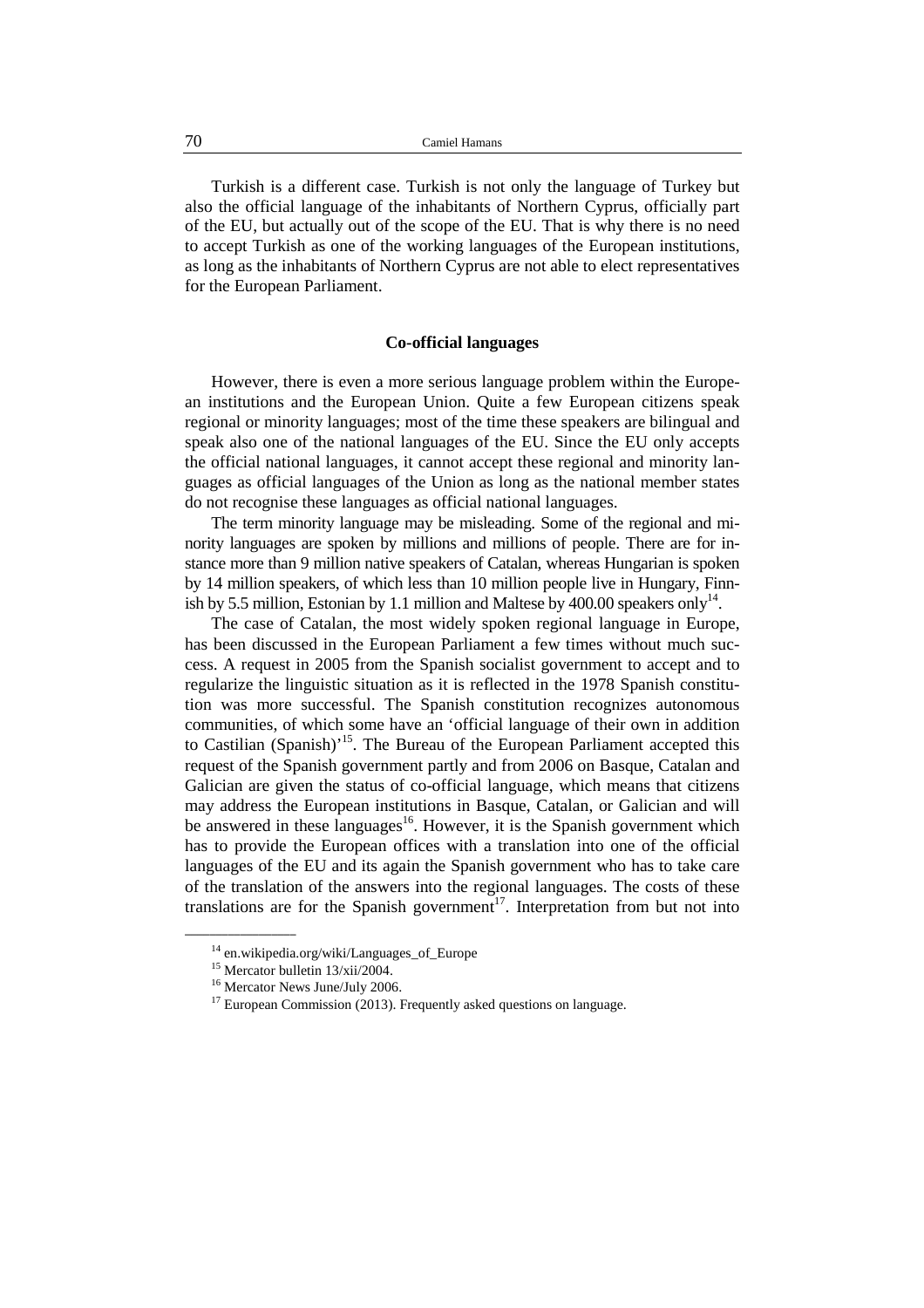Basque, Catalan/Valencian/Balearic and Galician is provided upon request for certain institutional formations with regional representatives $18$ .

Two years later a request of the UK government to accept Welsh as a co-official language was also successful<sup>19</sup>. In 2009 Scottish Gaelic was granted co-official status as well and Michael Russel, cabinet secretary of state for education and lifelong learning was the first person ever to speak Scottish Gaelic in a European Council Meeting at 11 May  $2010^{2021}$ .

#### **Working languages**

Although the EU accepts all national languages as working languages, this does not mean that in day to day practice European officials simply use each of the 24 official languages. For instance the European Commission conducts its daily work in three 'procedural' languages: English, French and German<sup>22</sup>. The same applies to the Permanent Representatives Committee, COREPER, the permanent committee of the 'ambassadors' of all the member states in which the usual negotiations and preparations of meetings of ministers and prime ministers take place. In the day to day work of the other institutions the same practice is used.

Although there is no official hierarchy within the three procedural languages, actually there is one. The daily press briefings of the European Commission are in French and English only. Even French is losing ground: "The trend in recent years has been towards a reduction in the number of documents drafted directly in French, particularly within the European Commission. While the European Union's multilingual regime is unchallenged in law, in practice the enlargement of 1 May 2004 brought about a major change of context that has led to increased use of certain preferred working languages, $123$  reports the French permanent representative to the European Union. These concerns led the French government to write a report, *Le français dans les institutions européennes* (February 2006), in which the French government stipulates the rights of French in all the institutions, even in informal meetings.

As a consequence and as a result of the burden of translation quite often documents are not translated in all languages anymore or at a later moment. This to the outrage of the speaker of the German Bundestag (House of Commons),

<sup>&</sup>lt;sup>18</sup> European Commission (2013). Frequently asked questions on language.

<sup>&</sup>lt;sup>19</sup> Welsh language in the EU.

<sup>&</sup>lt;sup>20</sup> The Scottish Government/ Riaghtalas na h-Alba 11/05/2010: Gaelic spoken in Europe.

 $21$  See about the legal status of these co-official languages and the differences with official languages on the one hand and regional or minority languages at the other hand Milian-Massana (2008).

 $^{22}$  European Commission (2013). Frequently asked questions on language.

 $23$  The French language in European institutions.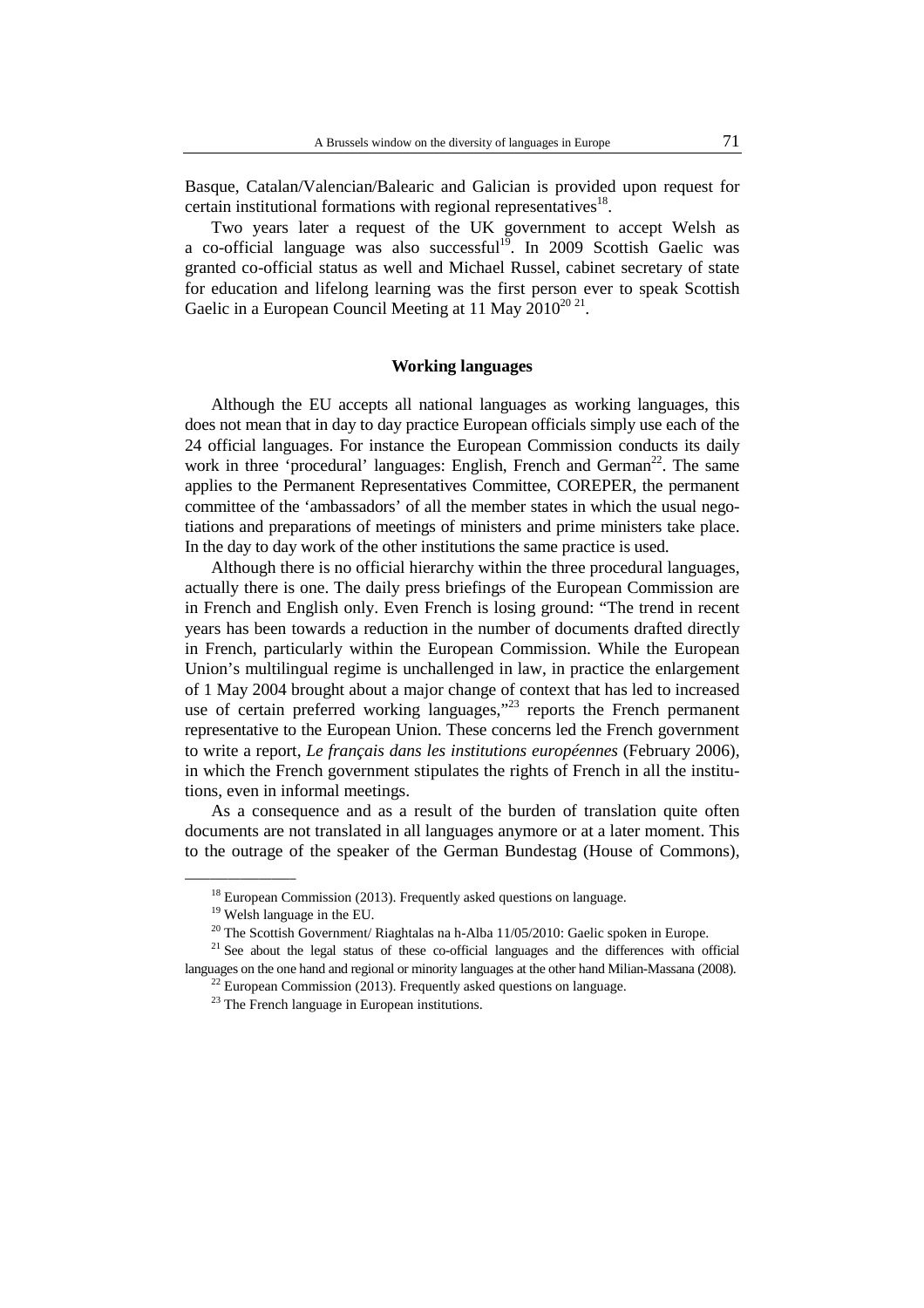Norbert Lammert who wrote a letter to the president of the European Commission in which he complained about the degradation of German on 12 April 2006<sup>24</sup>. He was seconded by the French Assemblée nationale and his own German deputy minister of foreign affairs, Günter Gloser: "The German government is stepping up its efforts to make German more prominent in the EU, demanding that EU documentation be translated into the language of Goethe- or else it will not attend meetings. "Germany has a right to have these documents in German," the deputy foreign minister, Günter Gloser, told German news agency DPA on Thursday (20 april). In a joint statement earlier this month, the German parliament and the French national assembly denounced the "unacceptable drift toward a monolingual system" dominated by English. Bundestag president Norbert Lammert wrote in a letter to European Commission president Jose Manuel Barroso that the German parliament would refuse to debate EU documents that were not printed in German." (Küchler 2006).

The German authorities have a point: although English is the language that is most widely spoken and understood by native speakers and second language speakers, it is German, which is the language with the greatest number of native speakers in Europe (Vasagar 2013)<sup>25</sup>. Nevertheless their plea for a more balanced approach is not very successful due to the international pressure of English and to the burden of translation. There is simply not enough time, money and opportunity to produce translations into all the official languages of the EU simultaneously.

However, this does not mean that the EU plans to give up its multitude of languages. In the European Commission list of frequently asked questions on languages one finds a question about this topic: "Does the EU plan to reduce the number of official languages?" The answer is clear: "No, because the current system is in place in the interest of democracy and transparency. No Member State is willing to relinquish its own language and candidate countries want to have theirs added to the list of official languages."<sup>26</sup>

So in this respect the EU remains an exception since other international organisations only work with a restricted number of working languages. The Council of Europe and the NATO as well as the International Criminal Court use English and French, the WTO and ILO French, English and Spanish, whereas the UN started with English and French only, but now also makes use of Arabic, Chinese, Spanish and Russian<sup>27</sup>. The OSCE uses five working languages, English, French, Italian, Russian and Spanish (Smeets 1999: 387).

<sup>&</sup>lt;sup>24</sup> Presservice/Presseportal Deutscher Bundestag.

<sup>&</sup>lt;sup>25</sup> See for more details also: *Europeans and their languages*. Special Eurobarometer 386, June 2012.

 $26$  European Commission (2013). Frequently asked questions on language.

 $^{27}$  en.wikipedia.org/wiki/Working language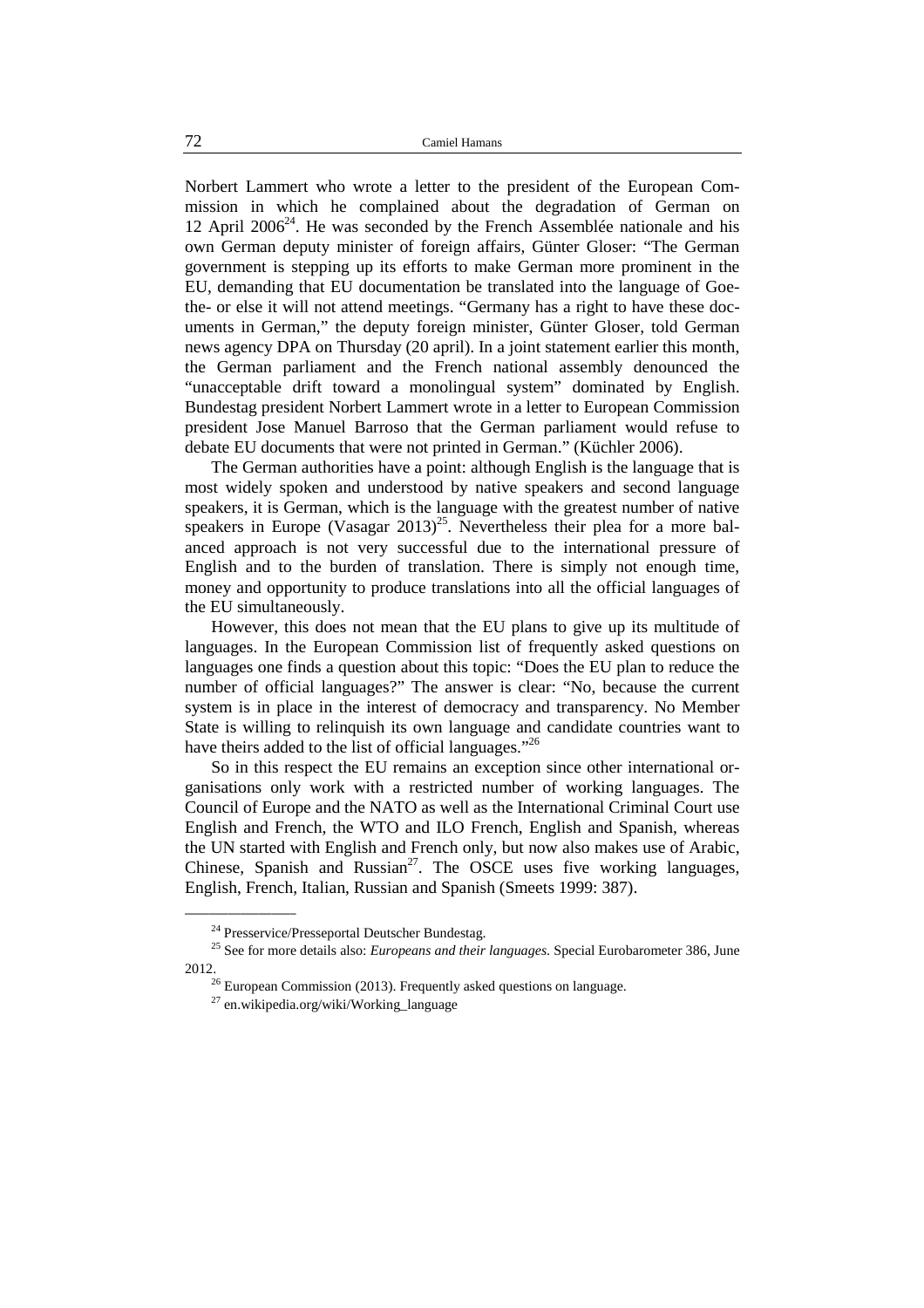The main difference between these international organisations and the EU is that they do not represent citizens of the member states but the member states themselves. So there is no democratic right for citizens of the participating states to stand for election in the assemblies of these organisations.

#### **One language**

Although the official position of the EU is that there should be no discussion about the multi-language issue, in fact there is. Especially since translation and interpretation is costly, but this is not the only argument. Buitendijk and Hoogmoed (2004) for instance argue for one institutional language for the European Parliament, which is English, especially because of reasons of efficiency and because they expect a more lively debate and a better mutual understanding when everybody has to use the same language.

The Dutch linguist Riek Smeets, who wrote a report on Dutch language policy from a European perspective for the Nederlandse Taalunie, The Dutch Language Union, a supranational institution founded by the Dutch and the Flemish authorities that aims at defending, supporting and promoting the Dutch language and culture in the Low Countries and worldwide, recommended that the European governments should strive for a *laissez faire* policy with respect to the use of working languages in the European institutions. The Dutch and Flemish ministers accepted this recommendation nr. 11 and therewith implicitly gave up the rights of their own national language Dutch and at the same time accepted English as the most likely only remaining working language (Smeets 2001).

It are not only the Dutch who argue in favour of English as the working language for further European cooperation. The German president Joachim Gauck did the same in a speech on 22 February 2013 in which he appealed to the Brits to remain a member of the EU and within this context he said: "I am convinced that, in Europe, both can live side by side. The sense of being at home in your mother tongue, with all its poetry, as well as a workable English for all of life's situations and all age groups." Gauck's argument appeared even to be more ideological than practical when he argued that: "to encourage a greater sense of commonality, Europe needs a common language as well as encouraging multilingualism."<sup>28</sup> However, he said this in German.<sup>29</sup>

Gauck's argument for a common language that may facilitate a common identity resembles Ernest Gellner's (1994) thesis that language plays an essential role in fostering nation building and in forming of common identities. Therefore

 $28$  Connolly (2013).

 $29$  Gauck (2013).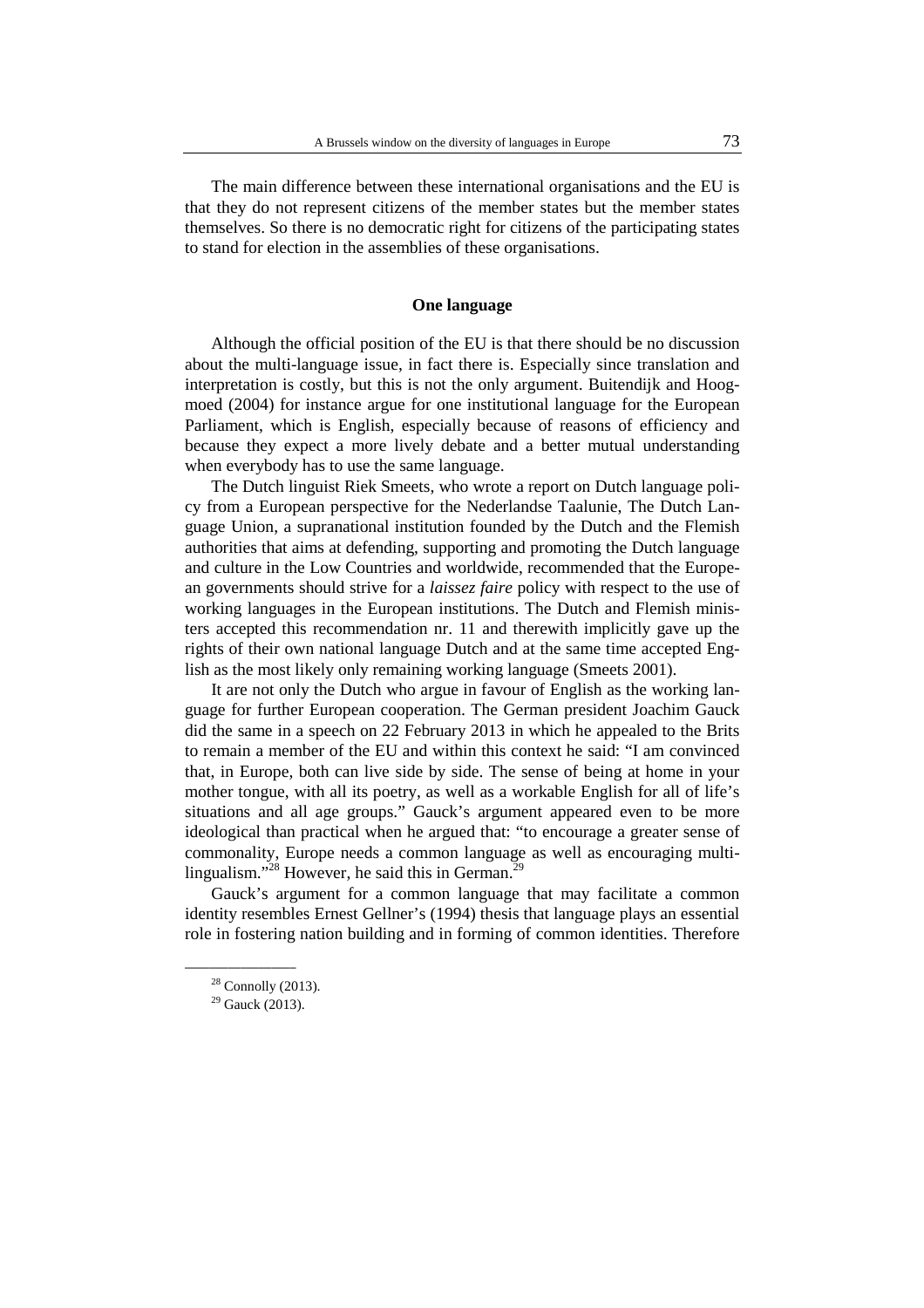quite some popular voices<sup>30</sup> say that if we want a stable European Union, one should strive at least for a common language. Otherwise the European Union will remain a patchwork of languages and opposing national cultures and will fall into pieces sooner or later.

This opinion is actually more or less similar to the  $18<sup>th</sup>$  and  $19<sup>th</sup>$  century Romantic ideas of nationalism and the essential link between language and nation, as expressed by Herder and his followers (Dow 1999: 288), against which the French philosopher Ernest Renan argued already convincingly in 1882 in his Sorbonne lecture *Qu'est-ce qu'une nation?*, 'What is a nation', published in 1887. Renan supplies the example of Switzerland and shows how this nation knows to survive with a multitude of languages. Moreover the Swiss certainly share a national identity without speaking the same language. Eijsbouts (2014) supports Renan's critical reaction by referring to parallels with the linguistic situation in the USA, Russia and China, which are nations with a strong identity but without a common language.

#### **Language learning**

De Swaan  $(2001)^{31}$  takes an opposite position. He does not argue in favour of one language for all the citizens of Europe neither in favour of a multilingual Europe, but he advocates the idea of multilingual citizens, who along their national language, which is not necessarily their mother tongue, also have a command of English. The multilingual citizen uses his national language for day to day activities and English for international contacts. So according to De Swaan, the ideal European citizens of the future will share a common language, English, for his contacts in Europe and with the rest of the world. Actually the situation is even more complicated. Quite often the mother tongue of the citizens is not the national language. In that case the ideal citizen needs to have a command of at least three languages: the mother tongue for day to day activities in the personal sphere and in informal day to day contacts, the national language when it comes to more official activities within the society of national citizens and English for international contacts.

A similar plea for a command of an international language was hold already by Novicov in the first decades of the last century (1903 & 1911) (Van Heerikhuizen 2004). However, Novicov expected French to become the first

<sup>&</sup>lt;sup>30</sup> See for instance: European Parliament News: 20120921STO51986 (26-09-2012) and europe.idebate.org/debatabase/debates/international-affairs/house-believes-european-union-shouldadopt-single-working-language (a website that promotes debating among youngsters).

 $31$  In fact De Swaan does not discuss the linguistic situation of Europe, his interest is the global language relation.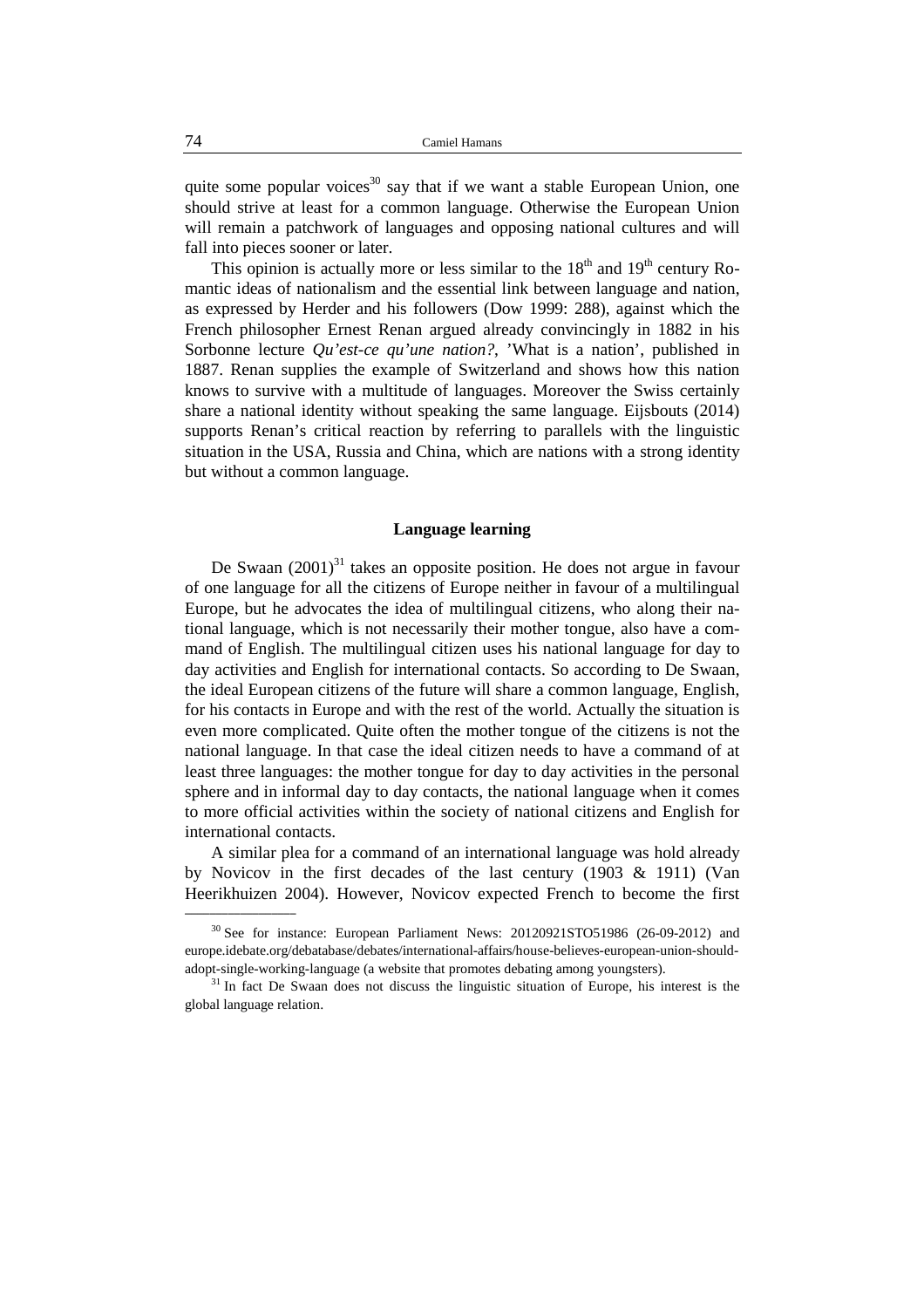international language. He shared the common believe that using one common language in Europe finally would shape a European federation.

Actually what De Swaan implicitly suggests – that one should promote foreign language learning – is what the European Union does in the Lingua programme<sup>32</sup>, with one big difference. De Swaan would argue in favour of teaching and learning one international language, English, whereas the Lingua programme supports the teaching and learning of all European languages: "In the context of Lingua, language teaching covers the teaching and learning, as foreign languages, of all of the official Community languages as well as Irish and Luxembourgish. (...) Particular attention is paid to the development of skills in the less widely used and less taught official Community languages (the LWULT languages)."<sup>33</sup> Actually the difference in approach is smaller than it looks like: English is the most widely taught foreign language in Europe<sup>34</sup>. Moreover two third of the Europeans think that English is one of the two most useful languages. Furthermore 67 % of Europeans believe that English is much more likely to be considered useful for personal development than any other language<sup>35</sup>.

The budget of the Lingua programme looks impressive: 150 million euro $36$ . However when one compares this budget to the budget for translation and interpretation one realises immediately what kind of priority language policy has in the EU.

At the Barcelona Summit of European leaders of government in 2002 a language objective in education was formulated<sup>37</sup>. In conclusion  $44^{38}$  the European Council proposes: "to improve the mastery of basic skills by teaching at least two foreign languages from a very early age: establishment of a linguistic competence indicator in 2003." In the daily school practice this means that usually English is taught as one of these two foreign languages. However it must be stated that by far not all European countries already teach two foreign languages from an early age.

This initiative of the European Council was followed in 2003 by the European Commission, which published an 'Action Plan 2004–2006 for promoting

 $\overline{\phantom{a}}$  , where  $\overline{\phantom{a}}$ 

<sup>32</sup> eacea.ec.europa.eu/static/en/overview/lingua\_overview.htm

<sup>33</sup> eacea.ec.europa.eu/static/en/overview/lingua\_overview.htm

<sup>&</sup>lt;sup>34</sup> Key data (2012: 11): "It [English] is by far the most taught foreign language in nearly all countries at all educational levels."

<sup>35</sup> *Europeans and their languages*. Eurobarometer 386 (2012: 69).

<sup>36</sup> European Commission Press Release IP-94-1097.

 $37$  The Council of Europe preceded the EU-Summit with four years. September 1998 the Parliamentary Assembly of the Council accepted Recommendation 1383 on Linguistic Diversification. In this recommendation the Assembly promoted the idea of teaching and learning two foreign languages from an early age. One of these foreign languages could and most likely would be English. (Recommendation 1338 (1998)).

<sup>&</sup>lt;sup>38</sup> Out of the 49 of part I of the Presidency Conclusion.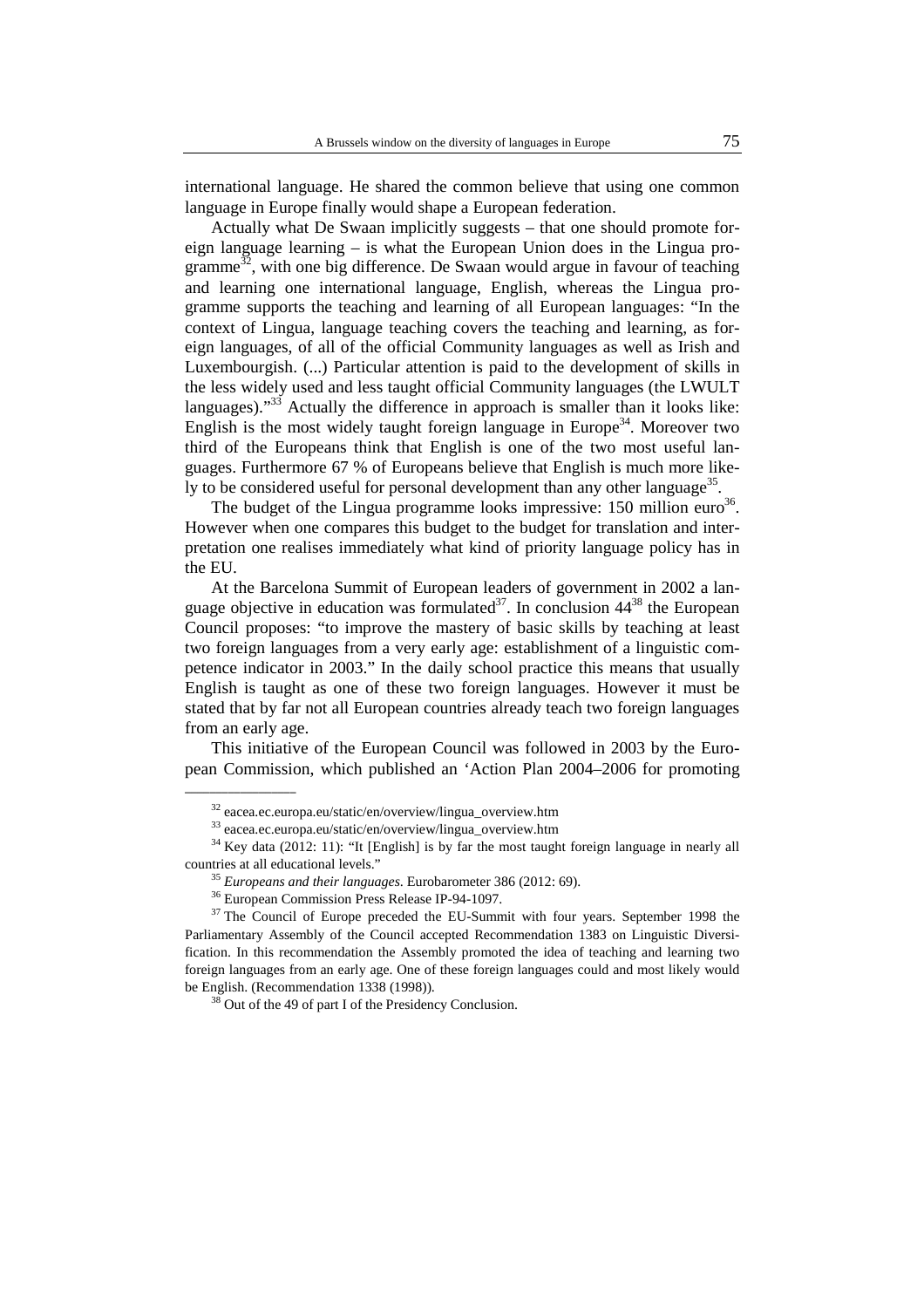language learning and linguistic diversity' in which the idea of teaching two foreign languages at an early age was developed<sup>39</sup>. Note that for the first time the phrasing 'linguistic diversity' appears here in an official document of the European Commission, which means that the Commission realized that in Europe the language problem is not only communicating at an international level but at the same time protecting of lesser used or even endangered languages, just as in the objective of the Lingua programme.

The emphasis on linguistic diversity became more prominent with the appointment of a European Commissioner for Education, Training, Culture and Multilingualism in 2004, the Czech Ján Figel'. He published in 2005 A new Framework Strategy for Multilingualism<sup>40</sup>, the first full-fledged communication of the European Commission about multilingualism<sup>41</sup>. However with linguistic diversity mainly the multitude of national languages of the EU is meant. The focus of this strategy is more on learning foreign languages to improve the economic changes for the citizens of Europe without giving up one's national language than on protecting regional and minority languages.

## **Protests**

The interest for regional and minority languages, that culminated in the 1992 European Charter for Regional and Minority Languages did not come as a bolt from the blue. From the 1950's on there were protest in different European countries against the linguistic monopoly of the most prestigious language, that was usually also the standard language, or against what would be called linguistic genocide by a scholar such as Tove Skutnabb-Tangas (2000).

Many examples of these feelings of discontent and of the subsequent protests can be found in the recent history of Western Europe. Only a very few will be mentioned here. Even in a quiet country as the Netherlands there once were language riots. In the northern province of Friesland speakers of Frisian, although they were well -educated and thus bilingual, protested because of not being allowed to use their mother tongue Frisian in court. This led to a serious uproar on Friday 16 November 1951, a day that is now known in the history of Frisian as Kneppelfreed, 'club Friday'<sup>42</sup>. The public discussion that started then was the beginning of a successful legal process of recognition of Frisian in the Netherlands. Frisian was first recognised by the Dutch ratification of the European

<sup>39</sup> European Commission Communication (2003) 449.

<sup>40</sup> European Commission Communication (2005) 596.

<sup>41</sup> Europen Commission Press Release IP-05-1451.

<sup>42</sup> www.kneppelfreed.nl and Taalcanon: Fries.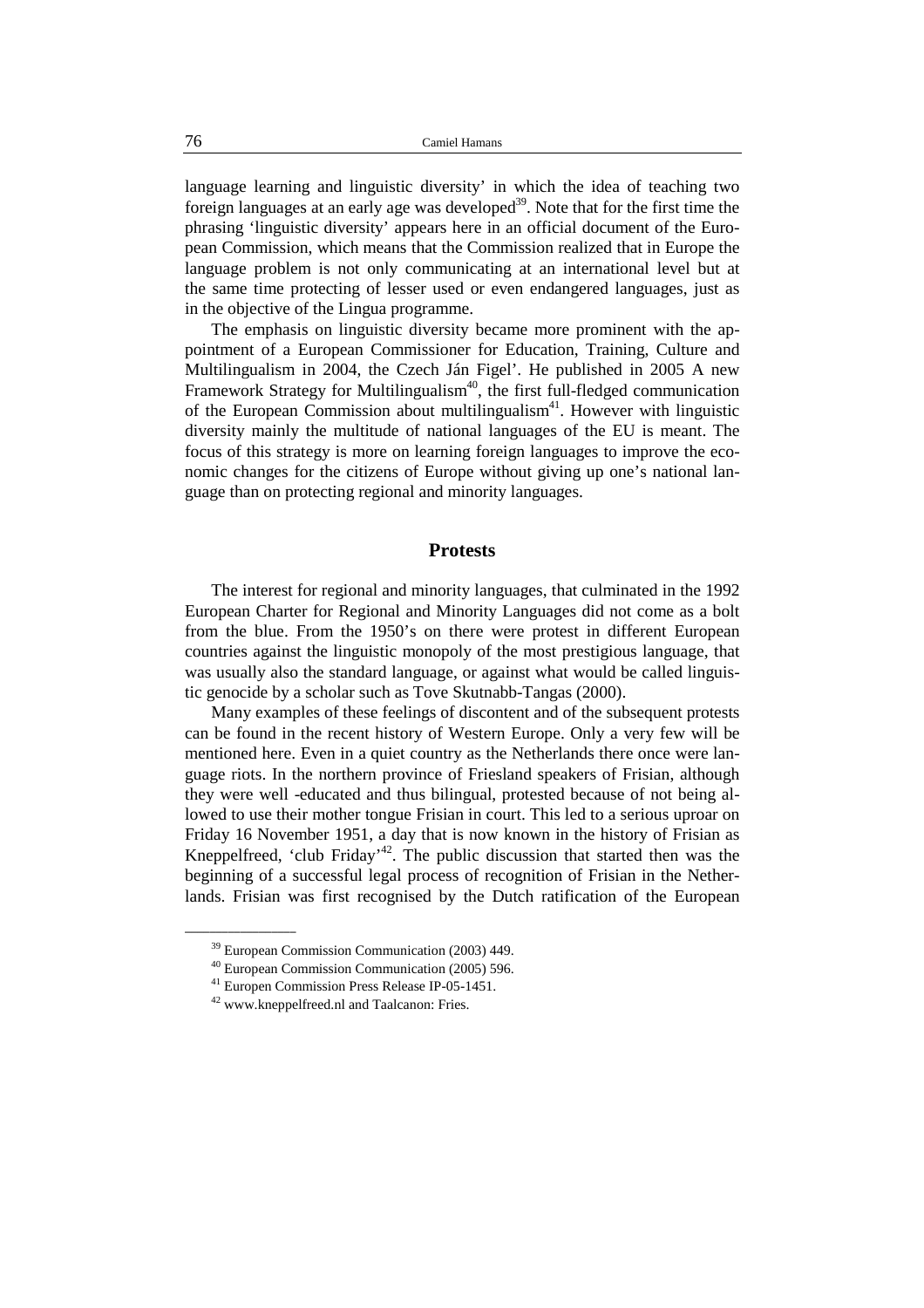Charter for Regional and Minority Languages in  $1998<sup>43</sup>$ . Finally in 2013 a Frisian language law was accepted by the Dutch parliament. According to this law Dutch and Frisian are now the two official languages of the province of Friesland $44$ 

Spain, a country well known for its problems with minority languages during the Franco regime (1936–1975), has seen numerous protests by groups that aimed at regional autonomy or more. In 1959 the ETA was founded in the Basque country. The ETA, Euskadi Ta Askatasuna, 'Basque Homeland and Freedom', is now known a separatist organisation that does not reject violence. However it started as an organisation for the supporting and promotion of the Basque culture and language<sup>45</sup>. In Galicia also a revival of cultural activities came up in circles of language enthusiasts in the same 1950's, which gradually began to lead to political protest by the 1960's (Hourigan 2004: 83).The situation in Catalonia was more or less similar: "Concerns about the disappearance of Catalan as a language of scholarship began to emerge in the 50s and 60s and led to the establishment of language revival movements" (Hourigan 2004: 74).

In Italy, or better in the northern part of Italy at the Austrian border, in South Tyrol, there was a serious language conflict as well. Here the German speaking Italian citizens of Alto Adige/ Südtirol fought for more autonomy and for language rights. After unsuccessful mediation by the UN in 1960/61 heavy terrorist attacks took place. The debate lasted for almost ten years, till in 1969 a compromise was reached. However, it took another good twenty years before Austria and Italy were able to inform the UN in 1992 that the pending problem of Alto Adige/ Südtirol had come to an end<sup>46</sup>.

In Belgium, a country famous for its language wars between speakers of Flemish or Dutch and speakers of Walloon or French, the protests did not come from a minority<sup>47</sup>. In the 1950s the Flemish speaking part of Belgium was not much smaller than the French speaking population, whereas now the Flemish or Dutch speaking group constitute a firm majority<sup>48</sup>. Furthermore the protest were not directed against the standard language, which is Dutch for the Flemish speaking group, but against the economic, social, educational and cultural supremacy of the most prestigious language in the country, French. These protests culminated in violent actions by Flemish students in Leuven/ Louvain, where French was the most prestigious and powerful language within the Roman

 $\overline{\phantom{a}}$  , where  $\overline{\phantom{a}}$ 

<sup>43</sup> Taalcanon: Fries.

<sup>44</sup> Wet gebruik Friese taal.

<sup>&</sup>lt;sup>45</sup> What is ETA? BBC News 20 October 2011.

 $46$  Von Hartungen (s.d.: 14–19).

 $47$  See for the history of Dutch in the southern provinces of the Low Countries: Willemyns (2006).

<sup>48</sup> Landenweb: België.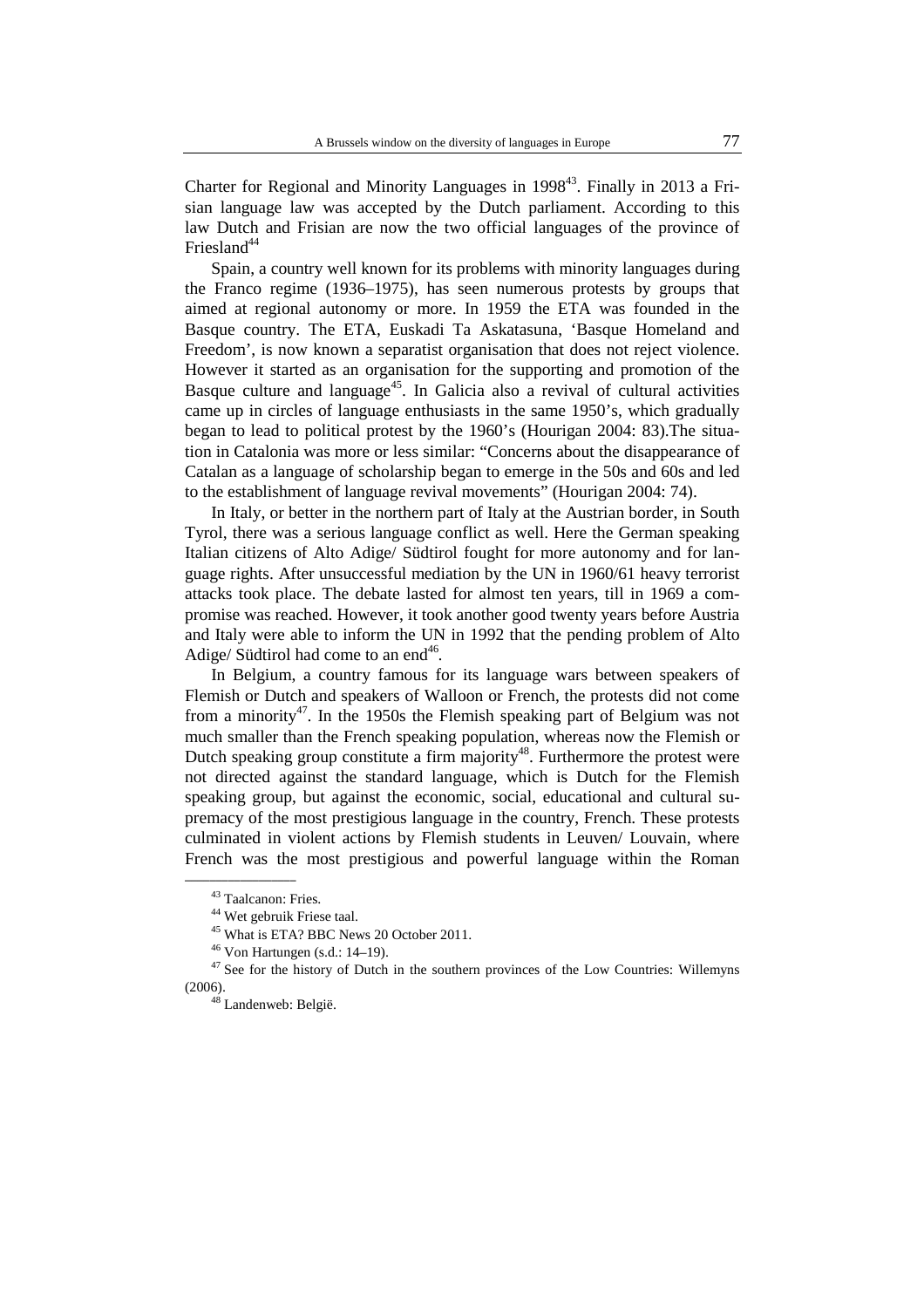Catholic university, although the city of Leuven is in the centre of the Dutch speaking area of Belgium. The student revolt of 1968, which was a phenomenon that occurred throughout the whole of Europe, got a special language flavor in Leuven. Here the slogan of the students was: *Leuven Vlaams-Walen buiten* 'Leuven Flemish-Walloons out'. After riots of several weeks and the fall of the national government the Flemish students won. The bishops had to admit the defeat. The university of Leuven became completely Dutch speaking. For the French speaking community a new university was built Louvain-La-Neuve, at the other side of the language border $49$ .

## **Political initiatives**

The quarrels and protests mentioned so far are only a small part of the linguistic disputes of this period. Therefore a few politicians realized that something should be done to guarantee the rights of speakers of minority languages. Usually these advocates of linguistic minority rights were not politicians of the ruling groups, but representatives of disadvantaged minorities. The Council of Europe, the Strasbourg based organisation that considers itself as the guardian and promoter of democratic security, based on human rights, democracy and rule of law, was an excellent place to have heard this sound<sup>50</sup>.

As early as 1957 the Council of Europe accepted already a resolution with an appeal upon the governments of Europe to grant equal rights to speakers of regional and minority languages and to protect less prestigious languages.

The call to protect minority languages and their speakers was not restricted to Europe. In 1948 the General Assembly of the United Nations still skipped the word linguistic in the description of possible genocides when the Convention on the Prevention and Punishment of the Crime of genocide was brought to a vote<sup>51</sup>, a few years later in 1966 the United Nations accepted the International Covenant on Civil and Political Rights. Article 2.1 of this Covenant, accepted by 167 countries<sup>52</sup>, reads: "Each State Party to the present Covenant undertakes to respect and to ensure to all individuals within its territory and subject to its jurisdiction the rights recognized in the present Covenant, without distinction of any kind, such as race, colour, sex, language, religion, political or other opinion,

 $\overline{\phantom{a}}$  , where  $\overline{\phantom{a}}$ 

<sup>49</sup> Kromhout (2002).

<sup>&</sup>lt;sup>50</sup> For an extensive overview of all the initiatives taken by members of the Parliamentary Assembly of the Council of Europe and by Members of the European Parliament, see Hamans (2008).

<sup>&</sup>lt;sup>51</sup> Linguistic genocide (Convention 1948).

<sup>52</sup> treaties.un.org/Pages/ViewDetails.aspx?src=TREATY&mtdsg\_no=IV-4&chapter=4&lang=en# EndDec (retrieved 1609–2014).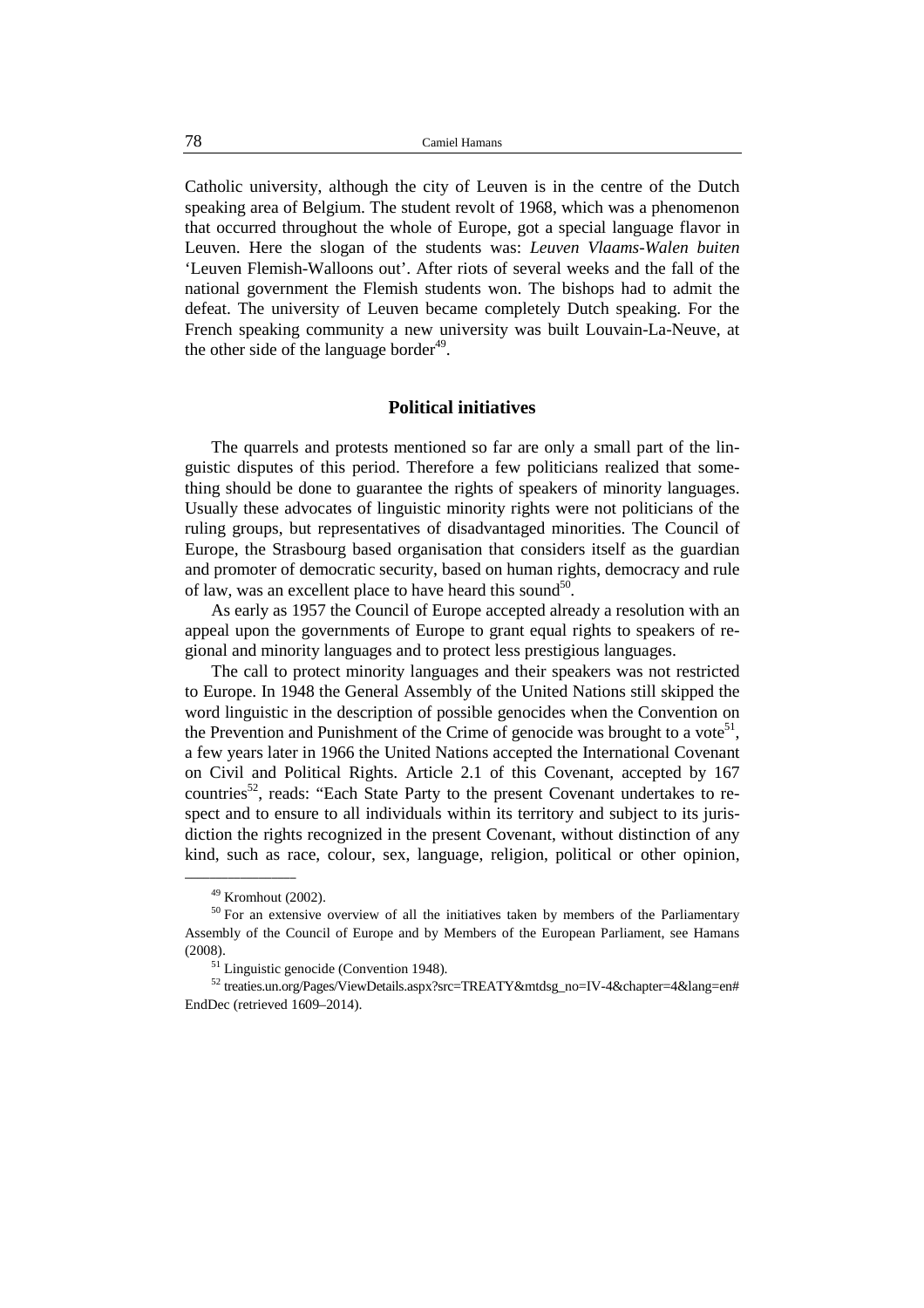national or social origin, property, birth or other status." Article 24.1 stipulates the right of children to be protected without any discrimination, that of language included. Article 26 says the same with respect to the equality of all persons before the law. Moreover article 14.3. states: "In the determination of any criminal charge against him, everyone shall be entitled to the following minimum guarantees, in full equality: (a) To be informed promptly and in detail in a language which he understands of the nature and cause of the charge against him". Finally article 27 is explicit about language rights of minorities: "In those States in which ethnic, religious or linguistic minorities exist, persons belonging to such minorities shall not be denied the right, in community with the other members of their group, to enjoy their own culture, to profess and practise their own religion, or to use their own language"<sup>53</sup>. This is still a very abstract and little concrete way to describe language rights and to defend and protect them, but it was a first legally binding step.

When entering the European Parliament, the parliamentary institution of the EU, after the first direct elections of the European Parliament in 1979, John Hume, a MEP from Northern Ireland and the later winner of the 1998 Nobel Peace Prize<sup>54</sup>, immediately proposed a Bill of Rights of the Regional Languages and Cultures of the [European] Community. Similar proposals and resolutions were put forward in for instance 1981, 1987 and 1994<sup>55</sup>.

As a result of the actions of both parliaments a European Bureau for Lesser Used Languages was founded in 1982. This bureau was based in Dublin and received financial support from the European Commission till  $2010^{56}$ ; it dealt with regional and minority languages all over Europe. At conferences and in reports one finds data about a manifold of RML's, Regional and Minority Languages, such as, to mention only a few, Alsatian, Basque, Breton, Catalan, Cornish, Finnish in Sweden, Frisian, Gaelic, German in Denmark, Friulian, Kashubian, Ladin, Mòcheno, Roma, Sami, Sorbian and Swedish in Finland. Remarkable is that EBLUL in 1982 used the term Lesser Used Languages, an apparently euphemistic term. Most likely the issue of minority rights was not as established as it is now.

Five years later the Mercator Network was founded, a network of five academic institutes, aimed at promoting research in the status and the use of regional and minority languages. Later on the network broadened its scope and now

 $\frac{1}{2}$  ,  $\frac{1}{2}$  ,  $\frac{1}{2}$  ,  $\frac{1}{2}$  ,  $\frac{1}{2}$  ,  $\frac{1}{2}$  ,  $\frac{1}{2}$ 

<sup>53</sup> Covenant on Political and Civil Rights (1966).

<sup>54</sup> www.nobelprize.org/nobel\_prizes/peace/laureates/1998/

<sup>55</sup> For (more) details see Hamans (2008).

<sup>&</sup>lt;sup>56</sup> After EBLUL had to stop its activities because of lack of funding, the platform ELEN took over some of the activities of EBLUL, European Language Equality Network (see www.coe.int/t/dghl/ monitoring/minorities/6\_Resources/PDF\_FCNM\_15th\_Anniv\_DHicks.pdf).Eurolang, originally EBLUL's news service continues its work for ELEN.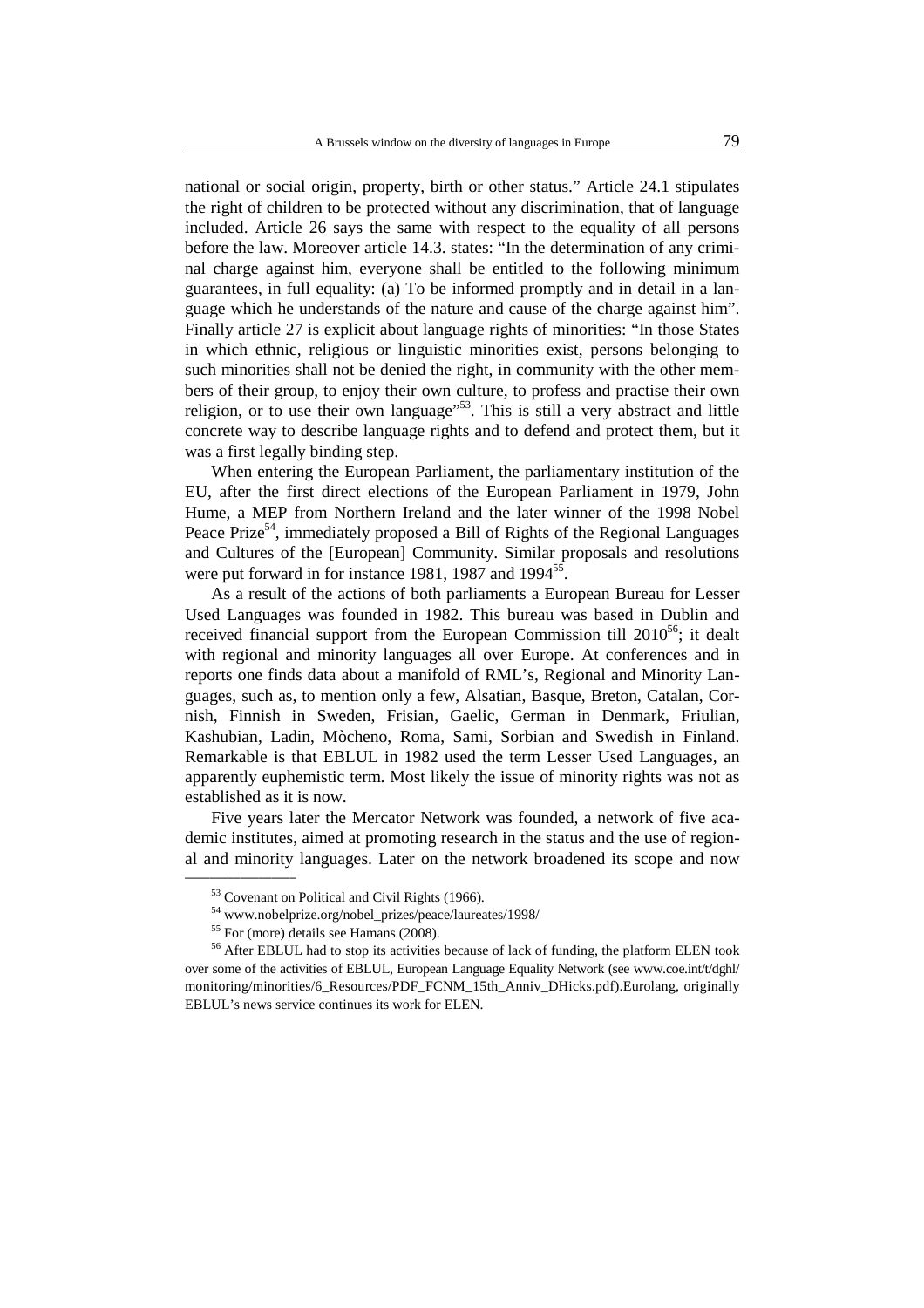also studies recent immigrant languages and language learning. The coordination of the very active network is in the hands of the Fryske Akademy, Frisian Academy, in Ljouwert/Leeuwarden in Friesland, Netherlands. The other partners are based in Catalonia, Hungary, Sweden and Wales. The network is financed by the European Commission<sup>57</sup>.

## **The Charter**

In 1992 the Council of Europe accepted the European Charter for Regional and Minority Languages<sup>58</sup>, that after ratification by eight member states took effect from March 1998 on. At the moment 25 member states of the Council ratified the Charter already, whereas another eight signed it<sup>59</sup>. Some of them are supposed to ratify the charter soon, others, such as France, signed already long ago, but did not ratify it due to internal political or constitutional problems (Hamans 2008).

The aim of the charter is: "The Charter is a convention designed on the one hand to protect and promote regional and minority languages as a threatened aspect of Europe's cultural heritage and on the other hand to enable speakers of a regional or minority language to use it in private and public life. Its overriding purpose is cultural. It covers regional and minority languages, non-territorial languages $^{60}$  and less widely used official languages $^{61}$ .

First and foremost, the Charter sets out the main objectives and principles that states undertake to apply to all regional or minority languages existing within their national territory.

Secondly, the Charter contains a series of concrete measures designed to facilitate and encourage the use of specific regional or minority languages in public life.

Within its scope are the languages traditionally used within a state's territory, but it does not cover those connected with recent migratory movements or dialects of the official language.

It is intended to ensure, as far as is reasonably possible, that regional or minority languages are used in education and in the media, to permit and encourage their use in legal and administrative contexts, in economic and social life, for cultural activities and in transfrontier exchanges." 62 \_\_\_\_\_\_\_\_\_\_\_\_\_\_\_\_\_\_

 $^{57}$ www.mercator-network.eu/mercator-network/  $\,$ 

<sup>58</sup> For the full text of the charter see: conventions.coe.int/Treaty/en/Treaties/html/148.htm

<sup>59</sup> http://www.coe.int/t/dg4/education/minlang/aboutcharter/default\_en.asp

<sup>&</sup>lt;sup>60</sup> For instance Yiddish or the languages of the Roma and Sinti.

<sup>&</sup>lt;sup>61</sup> For instance Swedish in Finland.

 $62$  www.coe.int/t/dg4/education/minlang/aboutcharter/default\_en.asp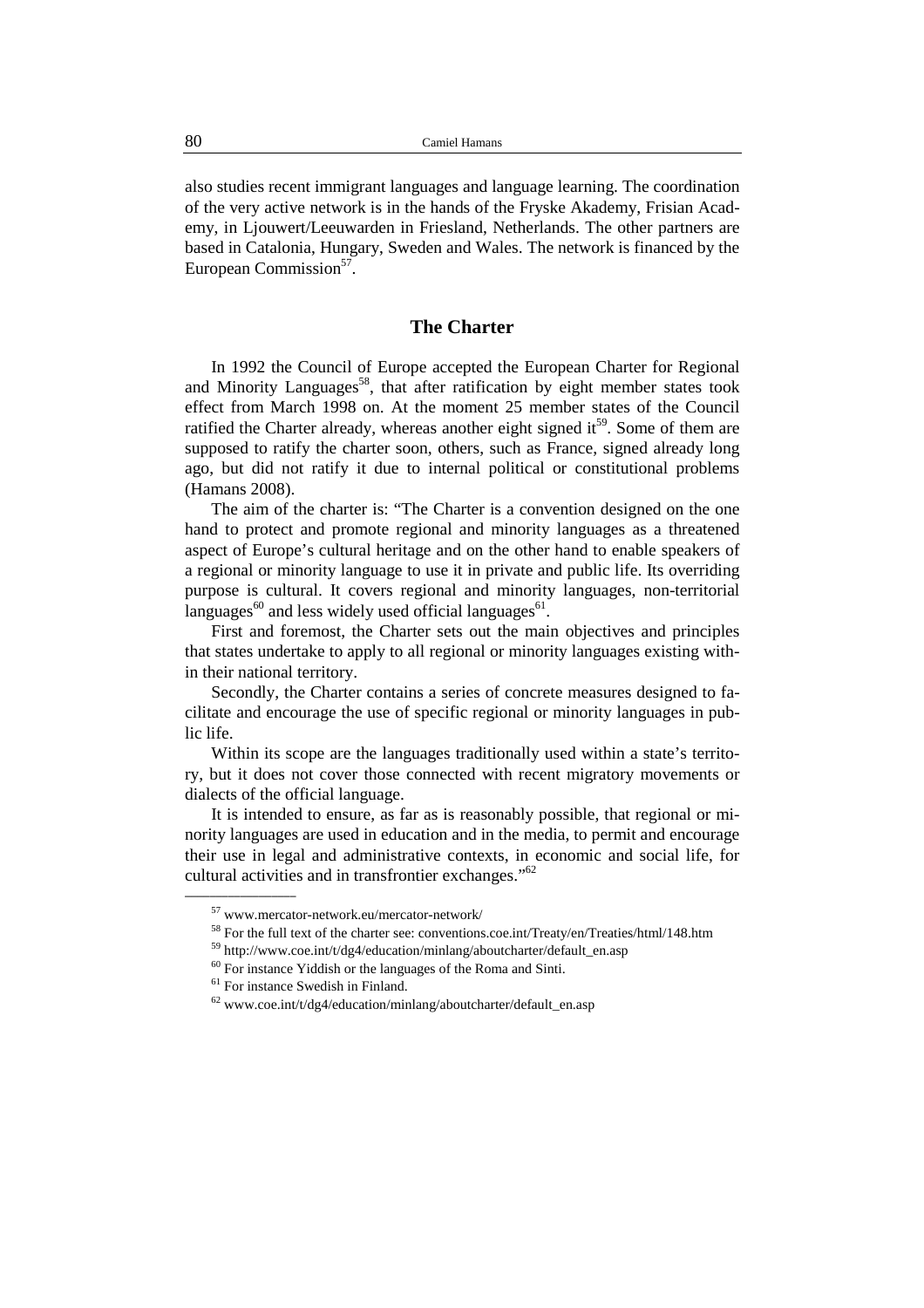The Charter does not establish a list of European languages corresponding to the concept of regional or minority languages, the national authorities of the member states themselves have to list the languages they want to protect and promote according to the Charter.

The Charter "sets out the main principles and objectives upon which states must base their policies, legislation and practice, and which are regarded as providing the necessary framework for the preservation of the languages concerned"<sup>63</sup>.

The Charter offers a variety of undertakings a national government may take to protect and promote the RML's used at their territory. However, there are eight fundamental principles and objectives that always should be respected. These are as follows:

- "Recognition of regional or minority languages as an expression of cultural wealth.
- Respect for the geographical area of each regional or minority language.
- The need for resolute action to promote such languages.
- The facilitation and/or encouragement of the use of such languages, in speech and writing, in public and private life.
- The provision of appropriate forms and means for the teaching and study of such languages at all appropriate stages.
- The promotion of relevant transnational exchanges.
- The prohibition of all forms of unjustified distinction, exclusion, restriction or preference relating to the use of a regional or minority language and intended to discourage or endanger its maintenance or development.
- The promotion by states of mutual understanding between all the country's linguistic groups".  $64$

From what has been said before it must be clear that joining the Charter is not free of obligation. The Council checks whether member states follow the guide lines of the Charter by means of a monitoring process: "The European Charter for Regional or Minority Languages provides for a monitoring mechanism to evaluate how the Charter is applied in a State Party with a view to, where necessary, making recommendations for improvements in its legislation, policy and practice. The central element of the monitoring mechanism is a committee of independent experts<sup>"65</sup> from the participating countries. Each country may delegate one expert. Some of the experts are linguists, others legal experts, quite a few former politicians.

 $^{63}$ www.coe.int/t/dg4/education/minlang/aboutcharter/default\_en.asp

<sup>64</sup> www.coe.int/t/dg4/education/minlang/aboutcharter/default\_en.asp

 $65$  www.coe.int/t/dg4/education/minlang/aboutmonitoring/default\_en.asp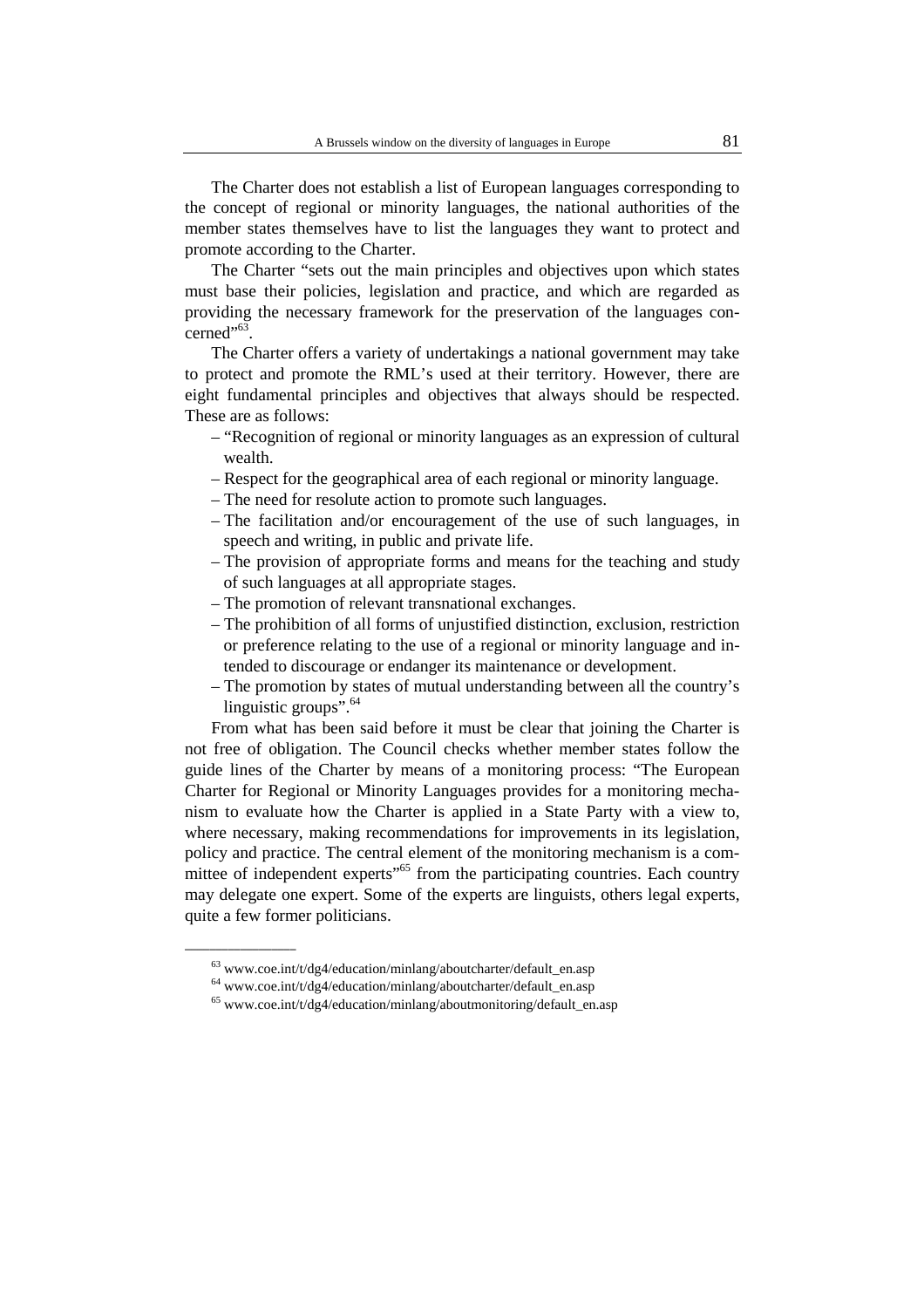The monitoring cycle takes three years and includes reporting by the national authorities about their achievements, a visit on the spot by the experts, an extensive and detailed report by the committee and a discussion in the Council of Ministers. Although the outcome is only a recommendation and although the Council of Europe has no sanctions and means of coercion, the monitoring process is still a powerful weapon. Since the experts meet with the representatives of the minority groups and since all the reports are public, frequently a public debate arises as a consequence of one of the recommendations of the committee of experts. No government can resist public opinion.

So the committee of experts was able to draw attention to the poor (educational) situation in which Roma have to survive in Slovakia, to call on the Spanish government to take its own regulations seriously, to make suggestions to the Scandinavian governments for a still better protection of the languages of the speakers of the different Sami languages and to appeal to the Ukrainian government to come to terms with the speakers of Russian.

The Charter was followed by the Framework Convention for the Protection of National Minorities, also an initiative of the Council of Europe<sup>66</sup>. The scope of this Convention is much wider than that of the Charter. Language is only a part of the protection the convention aims at: "The Convention is the first legally binding multilateral instrument concerned with the protection of national minorities in general. Its aim is to protect the existence of national minorities within the respective territories of the Parties. The Convention seeks to promote the full and effective equality of national minorities by creating appropriate conditions enabling them to preserve and develop their culture and to retain their identity. The Convention sets out principles relating to persons belonging to national minorities in the sphere of public life, such as freedom of peaceful assembly, freedom of association, freedom of expression, freedom of thought, conscience and religion, and access to the media, as well as in the sphere of freedoms relating to language, education, transfrontier co-operation, etc.<sup>67</sup>."

In 2013 the term 'endangered languages' emerged for the first time in the official papers of the EU, when the Corsican Green MEP François Alfonsi wrote a non-binding initiative report on endangered European languages and linguistic diversity in the European Union<sup>68</sup>. The report, that was accepted by the Parliament, calls upon the European Union and the member states to be more attentive to the extreme threat that many European languages, classified by Unesco<sup>69</sup> as endangered, are experiencing.

<sup>66</sup> For the full text, see: conventions.coe.int/Treaty/en/Treaties/html/157.htm

<sup>67</sup> conventions.coe.int/Treaty/en/Summaries/Html/157.htm

<sup>68</sup> Report on endangered European languages (2013/2007(INI)).

 $69$  Unesco Redbook (1993).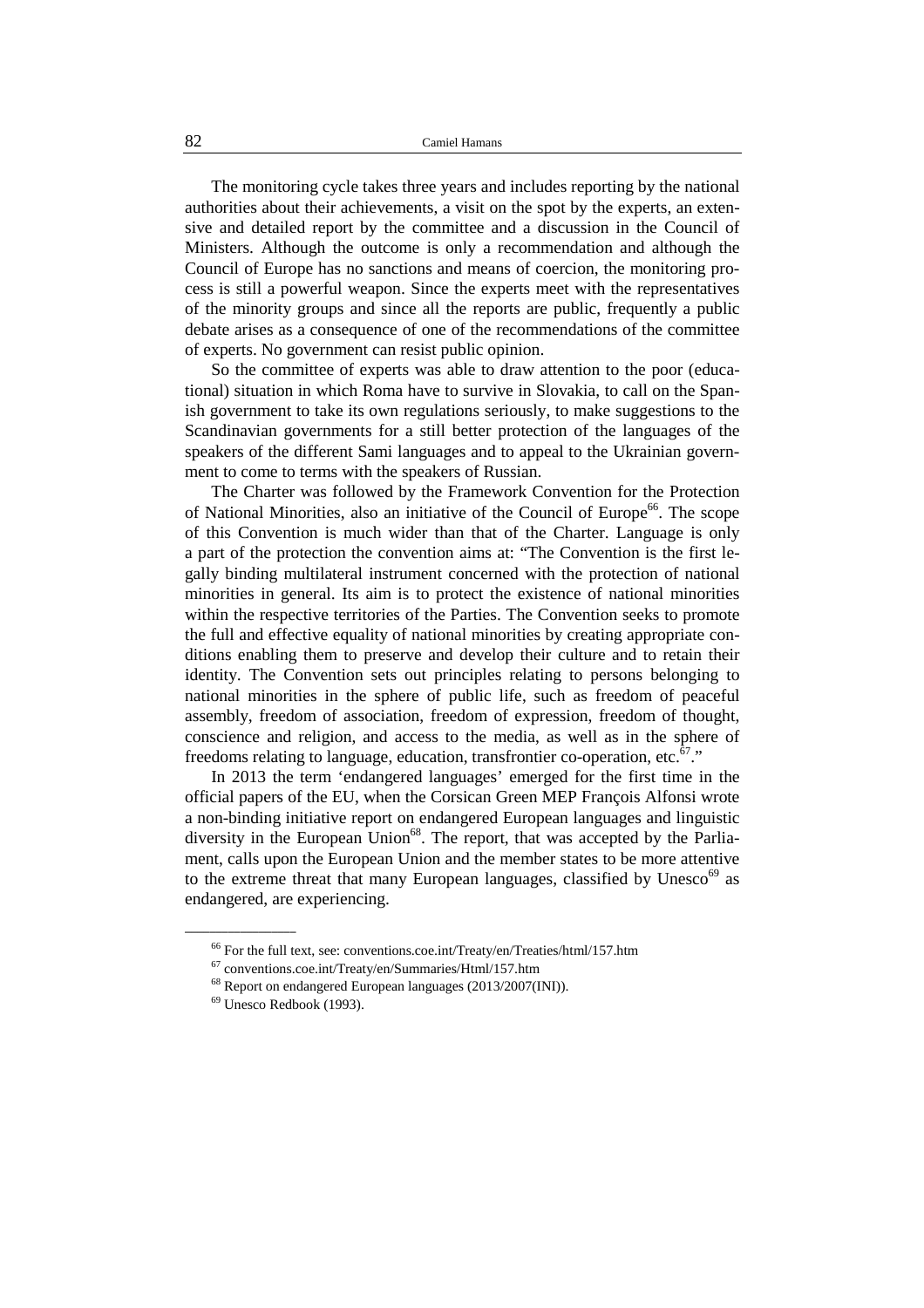Aside from the Council of Europe and the EU, the OSCE, the Organisation for Security and Co-Operation in Europe, called for attention for the mostly Russian speaking minorities in Central Europe and their lack of linguistic recognition in the Oslo Recommendation Regarding the Linguistic Rights of National Minorities (1998). In this report the High Commissioner, the highest official of the OSCE, seeks to provide guidance to OSCE participating states on how best to ensure the linguistic rights of national minorities within their borders.

# **Conclusion**

So far three aspects of language problems in the EU and Europe have been distinguished:

- the multitude of languages in the European institutions
- the lack of command of foreign languages among the peoples of Europe, which impedes mutual communication and trade
- the (dangerous) situation of marginal, minority and regional languages.

The first aspect has the full attention of the European authorities. The policy they implement is based on a principle: the principle of equal rights. Although the cost of translations and interpretation are relatively high, this policy is continued consistently.

The second problem recently received more attention, but in fact nothing has been done to implement the ideas which the leaders of Europe decided upon at the Barcelona summit in 1992. This is due to the fact that the EU has no competence of its own when it comes to education. However, since knowledge of foreign language is an economic asset one may expect that this aspect will become more prominent sooner or later.

The third area only recently emerged in the political arena of the EU.

Although Salverda (2007: 13) is completely right when he says that the European union lacks a clear, simple and coherent set of principles for a European language policy, the situation is less alarming than his wording suggests. Next to the EU there is the Council of Europe, a paper tiger in the eyes of the powerful. However, this institution formulated a coherent and well organized system of checking the actual state of endangered languages in the countries that ratified the Charter of Regional and Minority Languages.

However, as long as the focus in implicit and explicit language policy is concentrated on the problems of communicating within the European Institutions one cannot expect the citizens of Europe to understand the need of protecting linguistic diversity fully.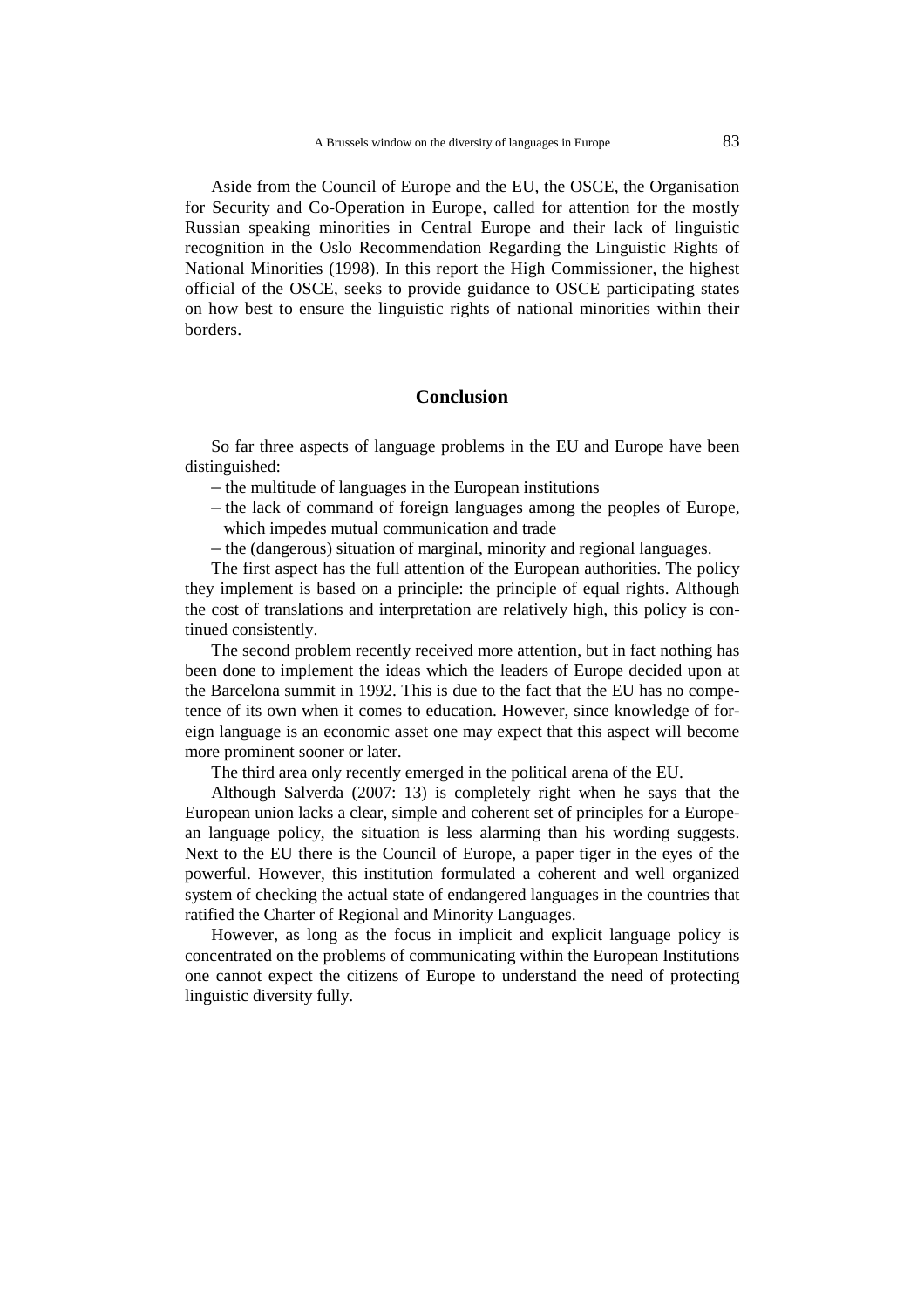#### **References**

- Action Plan 2004-2006. *Communication from the Commission to the Council, the European Parliament, the Economic and Social Committee and the Committee of the Regions – promoting language learning and linguistic diversity: an action plan 2004–2006* /\* COM/2003/0449 final \*/. Brussels: European Commission. Also available at: eur-lex.europa.eu/legal-content/ EN/TXT/?uri=CELEX: 52003DC0449
- Buitenweg, K. and S. Hoogmoed. 2004. "Een geheime agenda voor het Europees Parlement". In: van Heerikhuizen, A., van Montfrans, M., Naarden, B. and J. Herman Reestman. (eds.). *Het Babylonische Europa, opstellen over veeltaligheid*. Amsterdam: Amsterdam University Press. 309–319.
- Dow, J.R. 1999. "Germany". In: Fishman, J.A. (ed.) *Handbook of language and ethnic identity*. Oxford: Oxford University Press. 286–299.
- Eijsbouts, T. 2006. "Europe's single and powerful amphibious model". In: Kaddous, Ch. and A. Auer. (eds.) *Les principes fondamentaux de la constitution européenne.* Genève: Helbig and Lichterhahn. 83–90.
- Eijsbouts, T. 2014. *Rutte onaardig, onwaardig, schaamteloos*. Lieden: HogendorpCentrum.
- European Commission Communication. 2003 (449). *Communication from the Commission to the Council, the European Parliament, the Economic and Social Committee and the Committee of the Regions – promoting language learning and linguistic diversity: an action plan 2004–2006 /\** COM/2003/0449 final *\*/.* Brussels: European Commission. Also available at: eur-lex.europa. eu/legal-content/EN/TXT/?uri=CELEX: 52003DC0449
- European Commission Communication. 2005 (596). *Communication from the Commission to the Council, the European Parliament, the European Economic and Social Committee and the Committee of the Regions – a new framework strategy for multilingualism*. /\* COM/2005/0596 final \*/. Also available at: eur-lex.europa.eu/legal-content/EN/TXT/?uri=CELEX: 52005DC0596
- Gellner, E. 1994. "On nationalism". In: Smith, A. and J. Hutchinson. (eds.) *Nationalism*. New York: Oxford University Press. 57–62.
- Hamans, C. 2008. "The minority language debate the case of Yiddish in the Dutch language landscape". *Scripta Neophilologica Posnaniensia* IX. 131–156.
- Heerikhuizen, A. Van. 2004. "Woorden van Europa: Een vroeg sociologisch pleidooi voor een gemeenschappelijke taal". In: van Heerikhuizen, A., van Montfrans, M., Naarden, B. and J. Herman Reestman. (eds.). *Het Babylonische Europa, opstellen over veeltaligheid*. Amsterdam: Amsterdam University Press. 263–276.
- Hourigan, N. 2004. *Escaping the global village: media, language, and protest*. Lanham, Maryland: Lexingtoon Books.
- *Key data on teaching languages at school 2012*. Brussels: European Commission, Education, Audiovisual and Culture Executive Agency (EACEA P9 Eurydice and Policy Support). Also available at: eacea.ec.europa.eu/education/eurydice/documents/key\_data\_series/143EN.pdf
- Meurs, W. van, de Bruin, R., Hoetink, C., van Leeuwen, K., Reijnen, C. and L. van de Grift. 2013. *Europa in alle staten. Zestig jaar geschiedenis van de Europese integratie.* Nijmegen: Van Tilt.
- Milian-Massana, A. 2008. "Languages that are official in part of the territory of the Member States". In: Arzoz, A. (ed.). *Respecting linguistic diversity in the European Union.* Amsterdam/Philadelphia: John Benjamins.
- Renan, E. 1887. *Discours et conférences.* Paris: Calmann Lévy. Also available at: archive.org/stream/ discoursetconfr00renagoog#page/n9/mode/2up
- Salverda, R. 2007. "De talen in ons leven". In: Devoldere, L.E.A. and R. Salverda (eds.). *Overeind in Babel*. *Talen in Europa.* Rekkem: Ons Erfdeel. 7–14.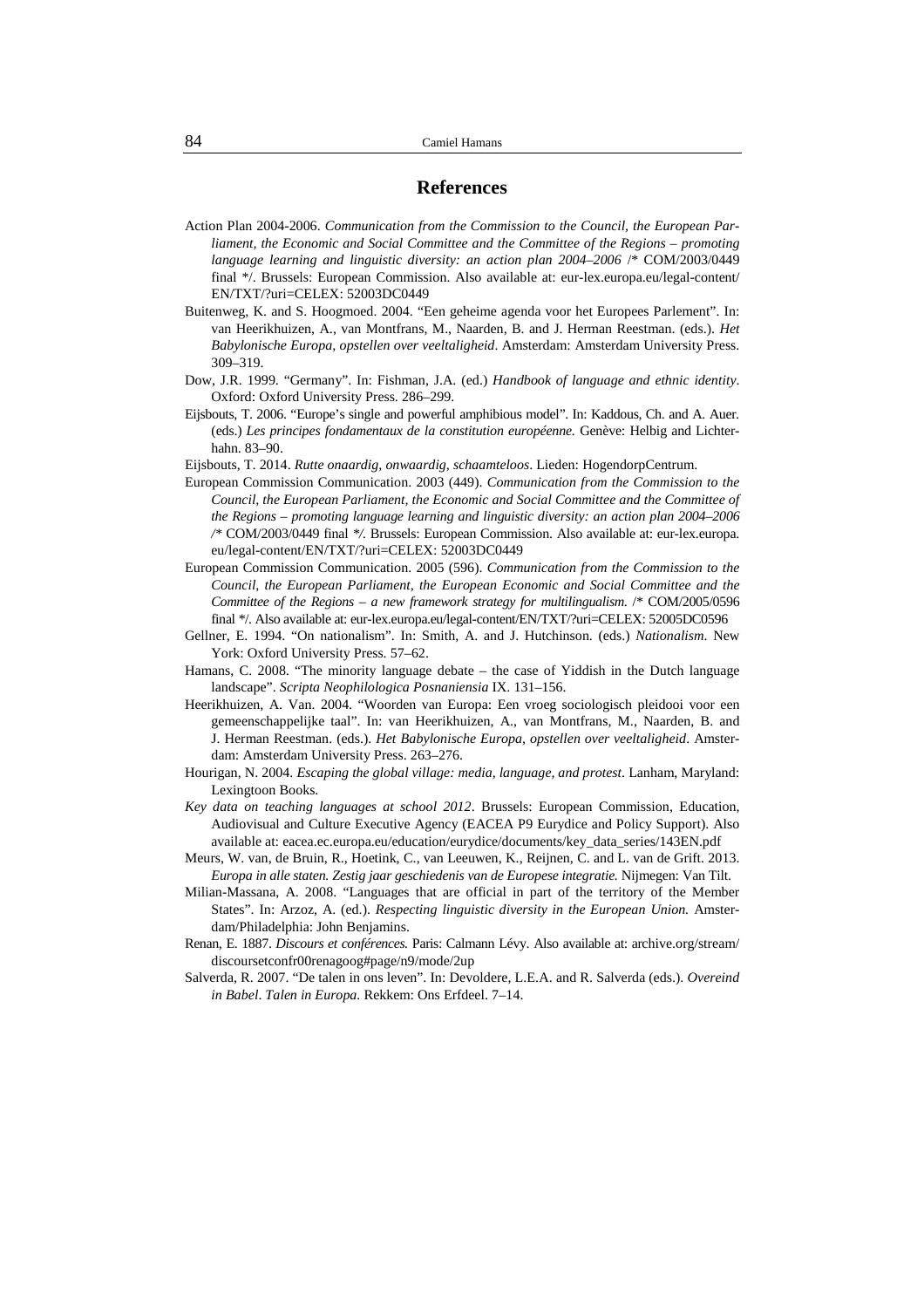Schütze, R. 2012. *European constitutional law.* Cambridge: Cambridge University Press. 121–148.

- Skutnabb-Kangas, T. 2000. *Linguistic genocide in education or worldwide diversity and human rights?* Mahwah, NJ: Lawrence Erlbaum Associates.
- Smeets, R. 1999. "Talen en taalpolitiek in de Europese Unie". In: van der Sijs, N. (ed.) *Taaltrots.*  Amsterdam: Contact. 381–416.
- Smeets, R. (2001). *Naar een samenhangend beleid voor het Nederlands vanuit Europees perspectief.* Den Haag: De Nederlandse Taalunie*.* See also the short summary of this report as accepted by the Council of Ministers of the Taalunie: taalunie.org/organisatie/raad-der-neder landse-letteren/verslagen/naar-samenhangend-taalbeleid-voor-nederlands-vanuit-europees-per spectief
- Swaan, A. de. 2001. *Words of the world: the global language system.* Cambridge: Polity Press.
- Teasdale, A. and T. Bainbridge. 2012<sup>4</sup>. *The Penguin companion to European Union*. London: Penguin Books.
- von Hartungen, Ch.H. (s.d.). *A brief contemporary history of Alto Adige/Südtirol (1918–2002)*. Translated into English by Vivienne Frankell. Bolzano/Bozen: Parliament of the Autonomous Privince (sic!) of Bolzano/Bozen. Also at: www.landtag-bz.org/de/datenbanken-sammlungen/ broschueren.asp
- Willemyns, R. assisted by W. Daniels. (ed.). 2004. *Het verhaal van het Vlaams. De geschiedenis van het Nederlands in de Zuidelijke Nederlanden*. Antwerp: WPG-Standaard.

## **Web references**

- Barcelona Summit. 2002. Barcelona European Council 15 and 16 March 2002, Presidency Conclusion (SN 100/1/02 REV 1): ec.europa.eu/investinresearch/pdf/download\_en/Barcelona \_european\_council.pdf
- Churchill, Sir W. 1946. *Europa-Rede in der Universität Zürich am 19. September 1946*: www.europarl.europa.eu/brussels/website/media/Basis/Geschichte/bis1950/Pdf/Churchill\_Re de\_Zuerich.pdf
- Connolly, K. 2013. "German president: make English the language of the EU". *The Guardian*, 22 February 2013: www.theguardian.com/world/2013/feb/22/german-president-pleads-britainstay-eu?guni=Article: in%20body%20link
- Consolidated Treaty of the Functioning of the European Union: www. consilium.europa.eu/docu ments/treaty-of-lisbon? lang=en

Council of Europe-Conseil de l'Europe: www.coe.int/en/web/about-us/who-we-are

Council of Europe-Conseil de l'Europe, history: www.coe.int/60 years/

- Covenant of the Political and Civil Rights (1966): www.ohchr.org/en/professionalinterest/pages /ccpr.aspx
- European Charter for Regional or Minority Languages: conventions.coe.int/Treaty/en/Treaties/ html/148.htm

www.coe.int/t/dg4/education/minlang/aboutcharter/default\_en.asp

www.coe.int/t/dg4/education/minlang/aboutmonitoring/default\_en.asp

- European Commission. 2013. Frequently asked questions on languages in Europe, IP/ 13/875 (26 September 2013): europa.eu/rapid/press-release\_MEMO-13-825\_en.htm
- European Commission Language Policy: ec.europa.eu/languages/policy/language-policy/official\_ languages\_en.htm
- European Commission Press Release IP-94-1097: europa.eu/rapid/press-release\_IP-94-1097\_en.htm
- European Commission Press Release IP-05-1451: europa.eu/rapid/press-release\_IP-05-1451\_en.htm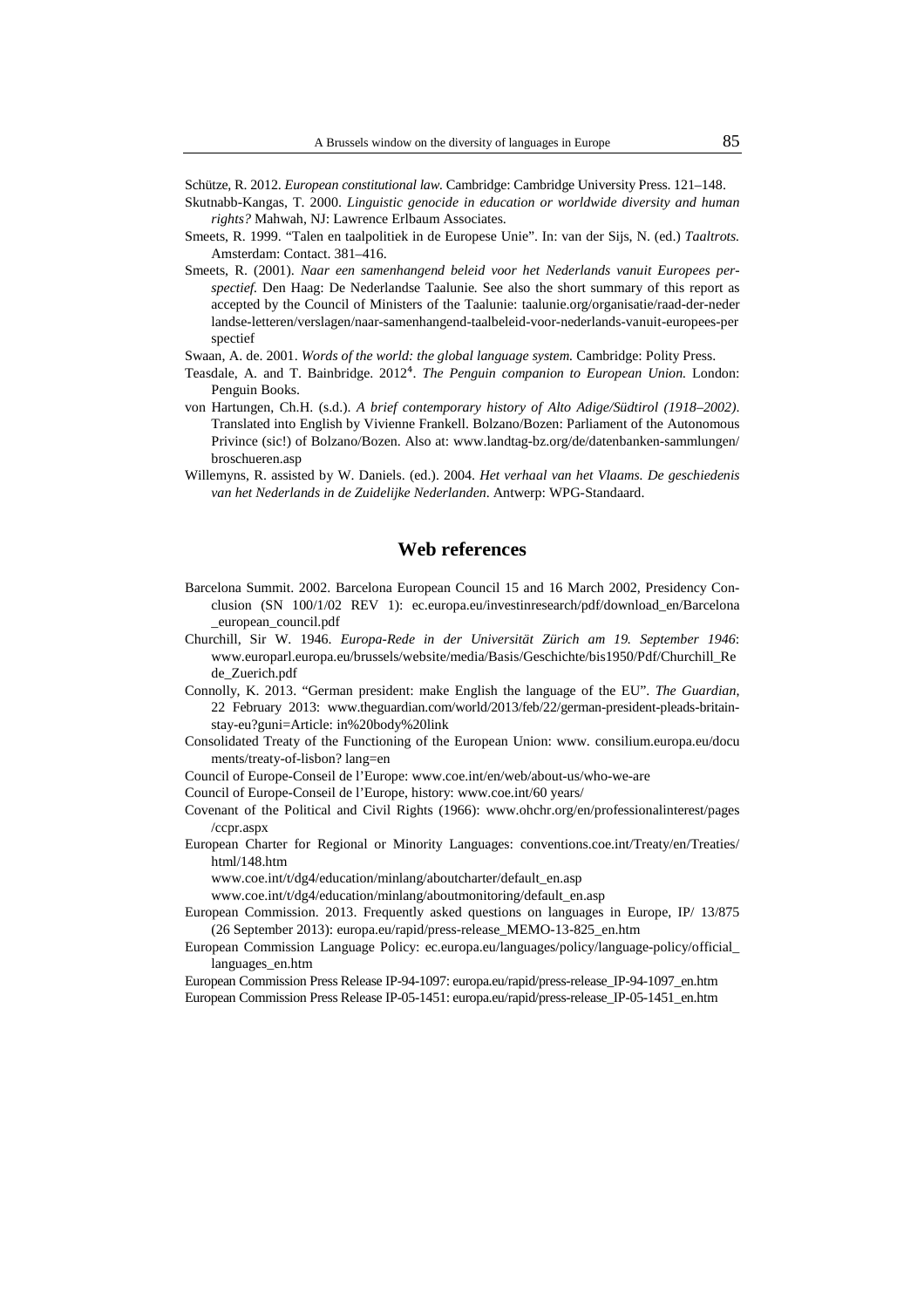European Commission Translation: ec.europa.eu/dgs/translation/faq/index\_en.htm

- European Parliament Fact Sheet/ Cultural Policy: www.europarl.europa.eu/facts\_2004/4\_17\_ 0\_en.htm
- European Parliament News 20120921STO51986 (26-09-2012): www.europarl.europa.eu/news/en/ news-room/content/20120921STO51986/html/European-Day-of-Languages-An-EU-with-onlyone-language-would-be-a-catastrophe
- *Europeans and their languages*. Special Eurobarometer 386 (June 2012): ec.europa.eu/public\_ opinion/archives/ebs/ebs\_386\_en.pdf
- Fact Sheet on the European Union/ Language Policy: www.europarl.europa.eu/aboutparliament/ en/displayFtu.html?ftuld=FTu\_5.13.6.html
- Framework Convention for the Protection of National Minorities: conventions.coe.int/Treaty/ en/Treaties/html/157.htm & conventions.coe.int/Treaty/en/Summaries/Html/157.htm
- Gauck, J. 2013. *Europarede* 22.02.2013: www.youtube.com/watch?v=YWT7hnQAW24
- Key data on Teaching Languages at School 2012: eacea.ec.europa.eu/education/eurydice/documents/ key\_data\_series/143EN.pdf
- Kneppelfreed: www.kneppelfreed.nl
- Kromhout, B. 2002. "Walen buiten!" was niet eens correct Nederlands, maar een gallicisme. *Historisch Nieuwsblad* (2002/9): www.historischnieuwsblad.nl/nl/artikel/6000/walen-buiten-wasniet-eens-correct-nederlands-maar-een-gallicisme.html
- Küchler, T. 2006. Berlin sees red over English language dominance in Brussels. *EUobserver*  21.04.06: euobserver.com/political/21405
- Landenweb: België: www.landenweb.net/belgie/bevolking/
- Languages of Europe: en.wikipedia.org/wiki/Languages\_of\_Europe
- *Le français dans les institutions européennes* (2006) : www.rpfrance-ue.org/IMG/francais\_dans\_ les\_institutions.pdf
- Lingua programma: eacea.ec.europa.eu/static/en/overview/lingua\_overview.htm
- Linguistic genocide (Convention 1948): privatewww.essex.ac.uk/~patrickp/lhr/Linguistic%20ge nocide.htm
- Mercator Bulletin: www.ciemen.org/mercator/butlletins/60-46.htm
- Mercator News: www.ciemen.org/mercator/notidetail.cfm?IDA=897&lg=gb
- Multilingualism in the European Parliament: www.europarl.europa.eu/aboutparliament/en/007e 69770f/Multilingualism.html
	- www.europarl.europa.eu/pdf/multilinguisme/coc2014\_en.pdf
- Pressservice/Presseportal Deutscher Bundestag: presseservice.pressrelations.de/standard/result\_ main.cfm?aktion=jour\_pm&r=229006&quelle=0&pfach=1&n\_firmanr\_=109484&sektor=pm &detail=1
- www.pressrelations.de/new/standard/dereferrer.cfm?r=229006
- Recommendation 1338 (1998): assembly.coe.int/Main.asp?link=/Documents/AdoptedText/ta98/ EREC1383.htm
- Report on endangered European languages(2013/2007(INI)):www.europarl.europa.eu/sides/get Doc.do?pubRef=-//EP//TEXT+REPORT+A7-2013-0239+0+DOC+XML+V0//EN
- Scottish Government: www.scotland.gov.uk/News/Releases/2010/05/12090248
- Taalcanon: Fries: www.taalcanon.nl/vragen/is-het-fries-een-taal/
- The French language in European institutions: www.diplomatie.gouv.fr/en/french-foreign-policy-1/european-union/france-and-the-european-union/article/the-french-language-in-european
- The Oslo Recommendations Regarding the Linguistic Rights of National Minorities (1998): www.osce.org/hcnm/67531
- *Unesco redbook of endangered languages in Europe* (1993, updated 1999): http://www.helsinki. fi/~tasalmin/europe\_report.html